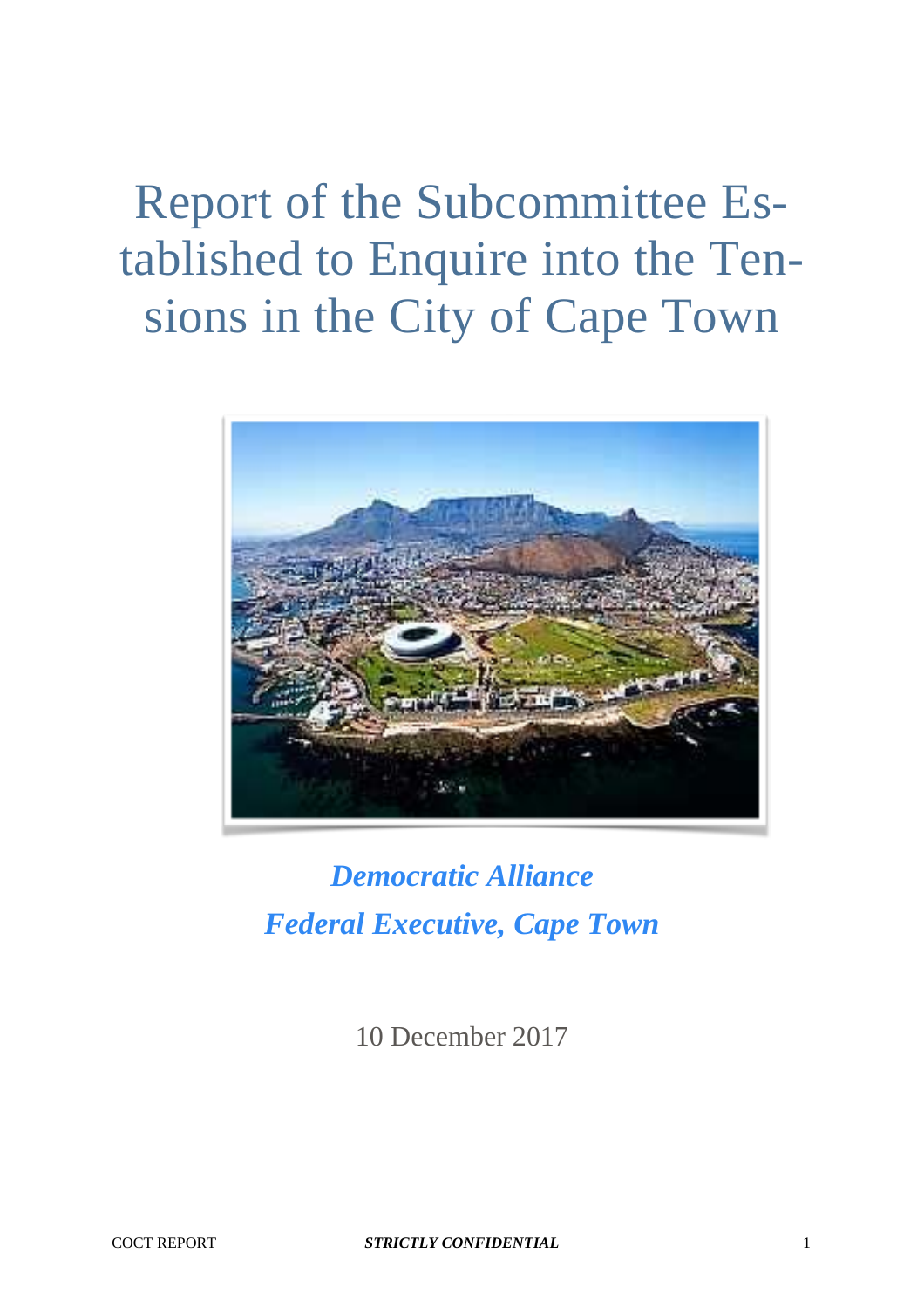**ENQUIRY INTO TENSIONS THAT HAVE DEVELOPED IN THE CITY OF CAPE TOWN AND RECOMMENDATIONS ABOUT WAYS TO RESOLVE THESE TENSIONS IN THE INTERESTS OF THE PARTY AND GOOD GOV-ERNANCE AND TO MAKE RECOMMENDATIONS ABOUT ANY OTHER MATTER THAT HAS ARISEN IN THE COURSE OF THE ENQUIRY WHICH WILL ENSURE THE EFFICIENT MANAGEMENT AND OPTIMAL FUNCTIONING OF THAT CAUCUS.**

## **1. INTRODUCTION**

This report is tabled in terms of the Federal Executive resolution which resolved to establish a sub-committee to enquire into the tensions that had developed in the city of Cape Town caucus and which had spilled over into the public arena.

On the 01 August 2017 a letter was received indicating the formal tasking of a subcommittee of the Federal Executive. The terms of reference for the committee were as follows:

"To enquire into tensions that have developed in the city of Cape Town caucus and recommendations about ways to resolve these tensions in the interest of the party and good governance and to make recommendations about any other matter that may arise in the course of the enquiry which will ensure the efficient management and optimal functioning of that caucus".

The sub-committee was also provided, under separate cover, a complaint from Alderman JP Smith and was further referred to Mayor De Lille's progress report tabled at the previous Federal Executive meeting.

The sub-committee consisted of the following members:

John Steenhuisen MP John Moodey MPL Patricia Kopane MP Councillor Karen Smith

The sub-committee was professionally assisted by Ms. Una Christians, the personal assistant to the Chief Whip.

# **2. THE IMPORTANCE OF THE CITY OF CAPE TOWN (COCT)**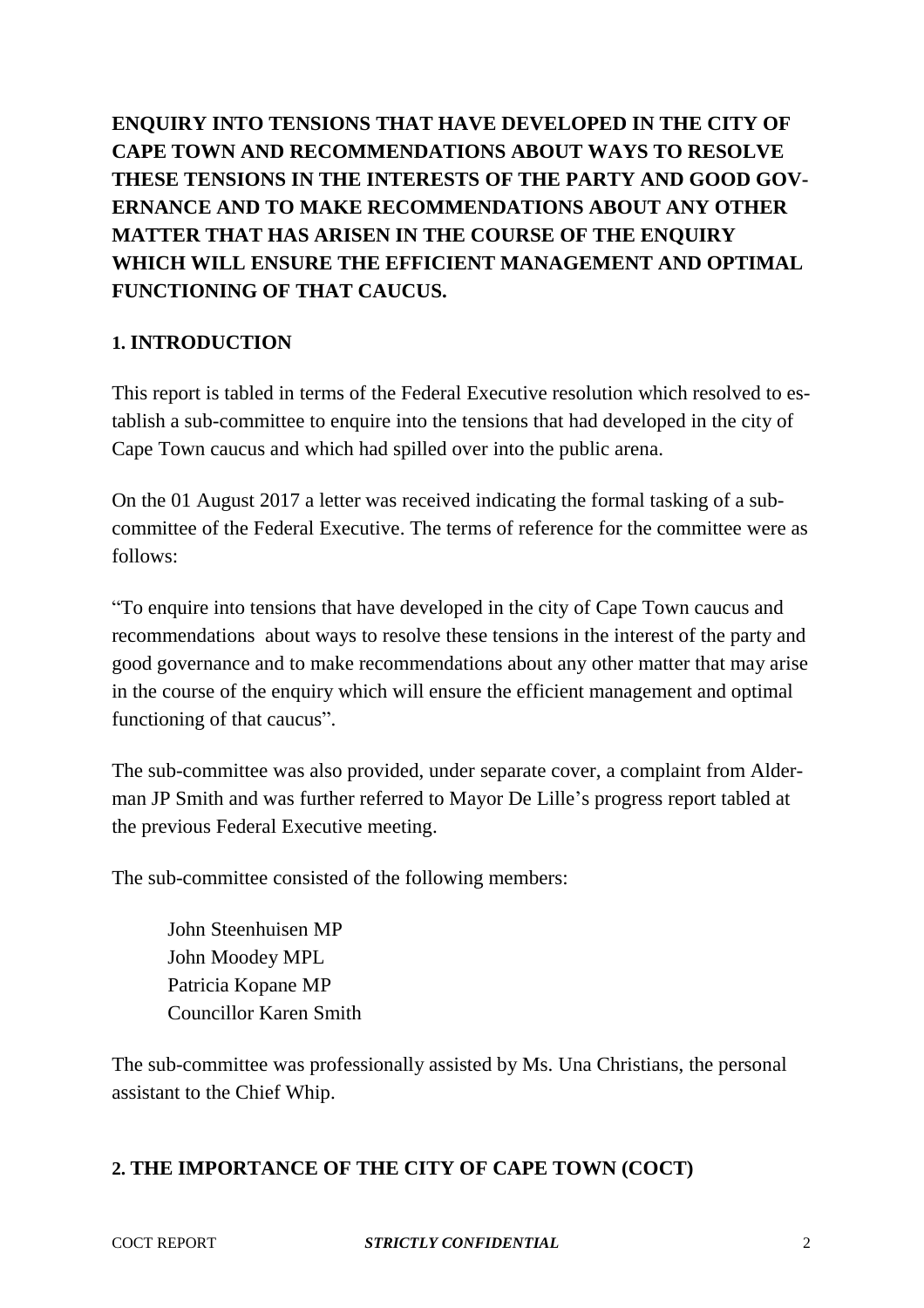The City of Cape Town is the DA's flagship municipal government. It is the genesis of our good governance model that provided us with a platform to establish ourselves as a party of government. It is this model that has undoubtedly provided the momentum for us to take government, not only in the province of the Western Cape but also in other municipalities and more significantly the Metropolitan cities of Nelson Mandela Bay, Johannesburg and Tshwane. Our success and track record in the COCT as a strong, stable and focussed government that delivers in was used relentlessly in the last local government elections.

It is the trust that was built up through this model that ensured our growth in voter numbers in the COCT as more voters entrusted their votes to the DA. The COCT underpins our offer and any threat to the governance, cohesion and credibility in the city has the potential to cause significant harm to our electoral prospects in 2019.

# **3. NEGATIVE MEDIA REPORTING**

Prior to the commencement of the work of the sub-committee, internal tensions that had been brewing within the caucus of the COCT spilt over into the public arena. The media were casting the tensions as a fight between Mayor De Lille and Ald. JP Smith. Whilst the party leadership placed both individuals on "special leave" and forbade them from dealing with the media, it was clear from an analysis of the ongoing media reports that these were being stoked by insiders, either councillors in the caucus or in the city or administration/political staff. This coverage continued during the course of the sub-committees work and continues unabated. This coverage, coupled with the negative reports relating to the drought and now several other matters of concern, have cast the DA in an extremely poor light and continues to cause significant brand damage to the party.

## **4. THE ENQUIRY**

## **4.1 Methodology**

On the 20 September 2017, the committee sent a notification to Councillors of the Democratic Alliance in the City of Cape Town inviting any member of the caucus who wished to appear before the commission in person and raise matters relating to the enquiry.

The commission further invited members of the caucus to make written submissions should they not wish to appear before the commission in person.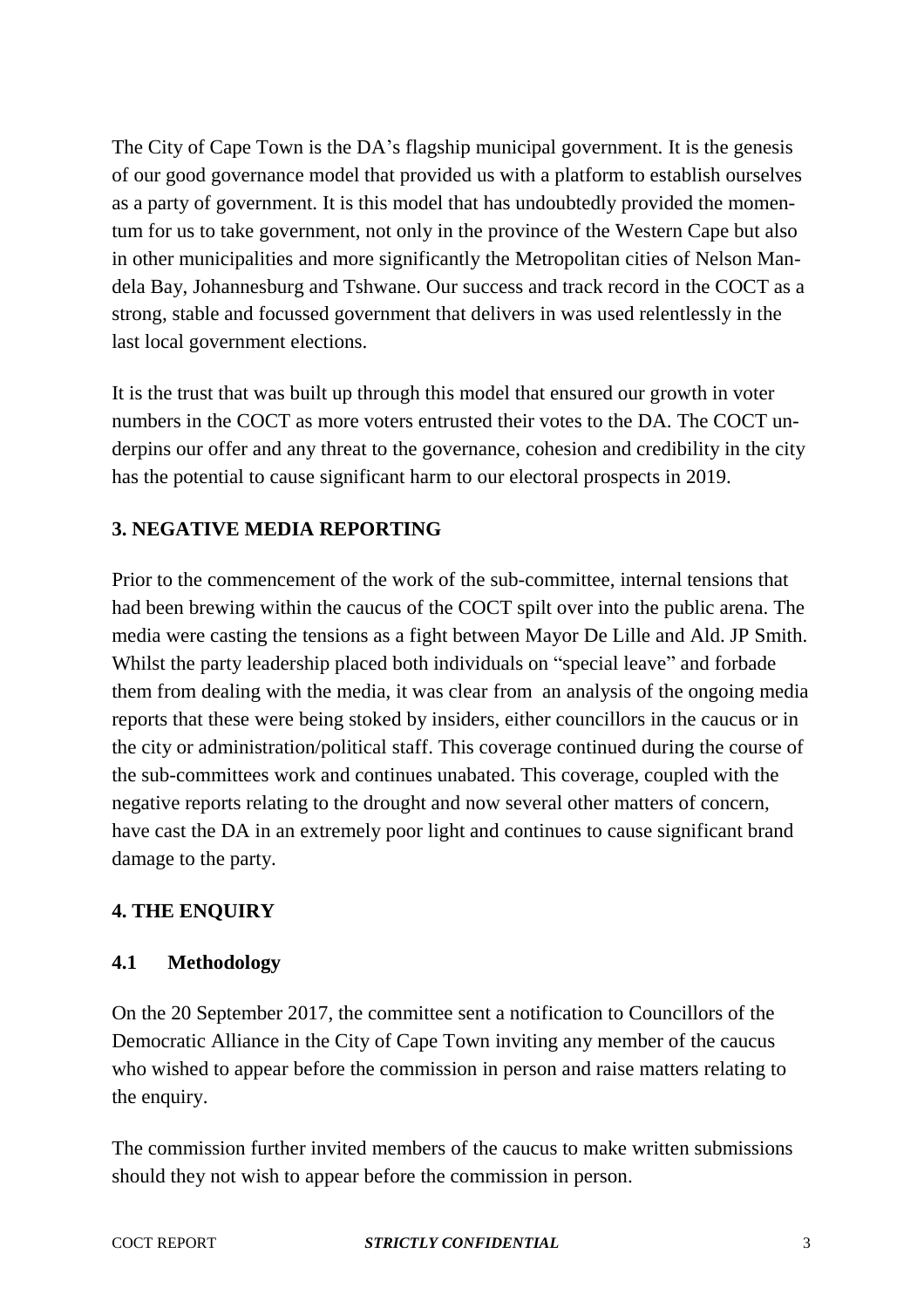The enquiry adopted an informal, inquisitorial approach. This approach was adopted to afford any member of caucus the peace of mind to be able to speak freely without fear, favor or prejudice.

The committee further resolved that any submissions, documents, information or concerns would be treated in a confidential manner as there appear to be, as will emerge further in this report, a climate of fear of reprisal amongst members of the caucus.

# **5. THE CAUCUS**

The COCT caucus is made up of over 150 Councillors, making it the largest DA caucus in the country. As the party has grown it has attracted a wide diversity of Councillors from within all communities of the city, each with their own life perspectives and representing communities with a wide diversity of needs and challenges.

The importance of, as well as the role and responsibilities of Caucuses are recognized and set out in Chapter Nine of the Federal Constitution of the Democratic Alliance which states that *inter alia:*

*"Caucuses are responsible for the proper functioning of the Party in the relevant forum and may subject to this constitution and subject to the relevant party formations, formulate policy and oversee policy formulation by spokespersons"*

## And

*"Members must at all times perform their duties in the relevant forum, their duties towards the voters and particularly their duties towards Party supporters diligently and to the level and standard required by the Party as set out in the applicable code"*

There is little doubt that managing a caucus of this size will offer significant challenges and would require a variety of role-players to act in concert to ensure its smooth running. The caucus, however, has become an arena of massive contestation, acrimony and abuse and many councillors do not feel that they should raise their heads above the parapet for fear of being cut down to size by either the Mayor or the Chairperson and that they do not have sufficient faith in either the Chief Whip or the Speaker to address their concerns.

## **5.1 The Caucus Chairperson**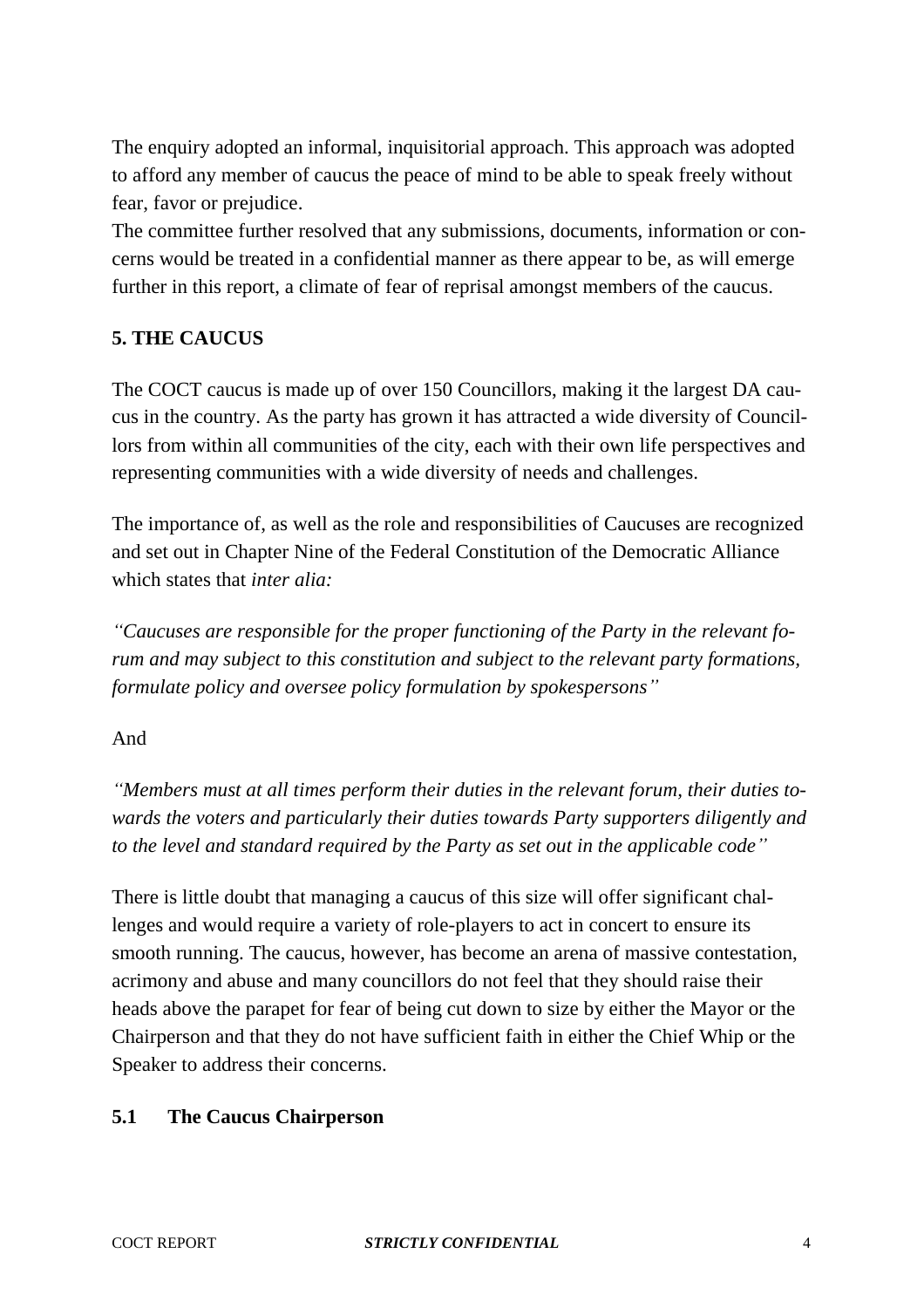It is clear that the chairperson has an extremely difficult task on her hands, balancing the need to ensure discussion on matters within the caucus but also being mindful of the time restraints on such discussions. However, there is a concern that the Chairperson does not sufficiently protect members of caucus from abuse that far exceeds the bounds of robust debate. Caucus members complain of being belittled, humiliated and set upon if they ask a question that is not to the Mayor's liking and which she considers a criticism of her view. Some have indicated that their contributions are labelled as "stupid". Caucus members further indicate that this has caused a situation where the majority of caucus members now simply disengage from debate or discussion on most items.

The Mayor in her submission reflects that caucus debates may become "heated" and that "strong words may be spoken between Councillors" and that this is "part of the political arena". However it is precisely the role of the chair to reign these in and manage the debate and, most importantly, to jealously protect the rights of all councillors in the caucus to express themselves, even if such expressions offer a differing opinion to that of the caucus leadership. A number of Councillors feel that the chairperson sides with the Mayor and fails to call her to order, especially when she makes comments that are outside the bounds of what should be normal caucus discussions.

## **5.2 The Chief Whip**

The Chief Whip has a unique role in the caucus, not only is he required to control the discipline of the caucus, but it is also essential that he pays particular attention to the political climate within the caucus and tries to manage internal conflicts in a manner that de-escalates tensions and leads to more harmonious working relationships.

The Chief Whip should be the person caucus members, regardless of their views, go to in order to express their concerns. Members of caucus, however, feel that Shaun August is too closely linked to the Mayor and that when differing viewpoints are expressed or frustrations are shared, there is always an implication that there will be political consequences for members who share different viewpoints or positions to that of the Mayor and her team. Such views are deemed "career limiting" and could well block advancement of these councillors. This further inhibits the ability of caucus members to express themselves without fear and favor and significantly feed the narrative that Cllr. Shaun August is part of a "cabal" around the Mayor and would therefore not provide a fair hearing to members of the caucus.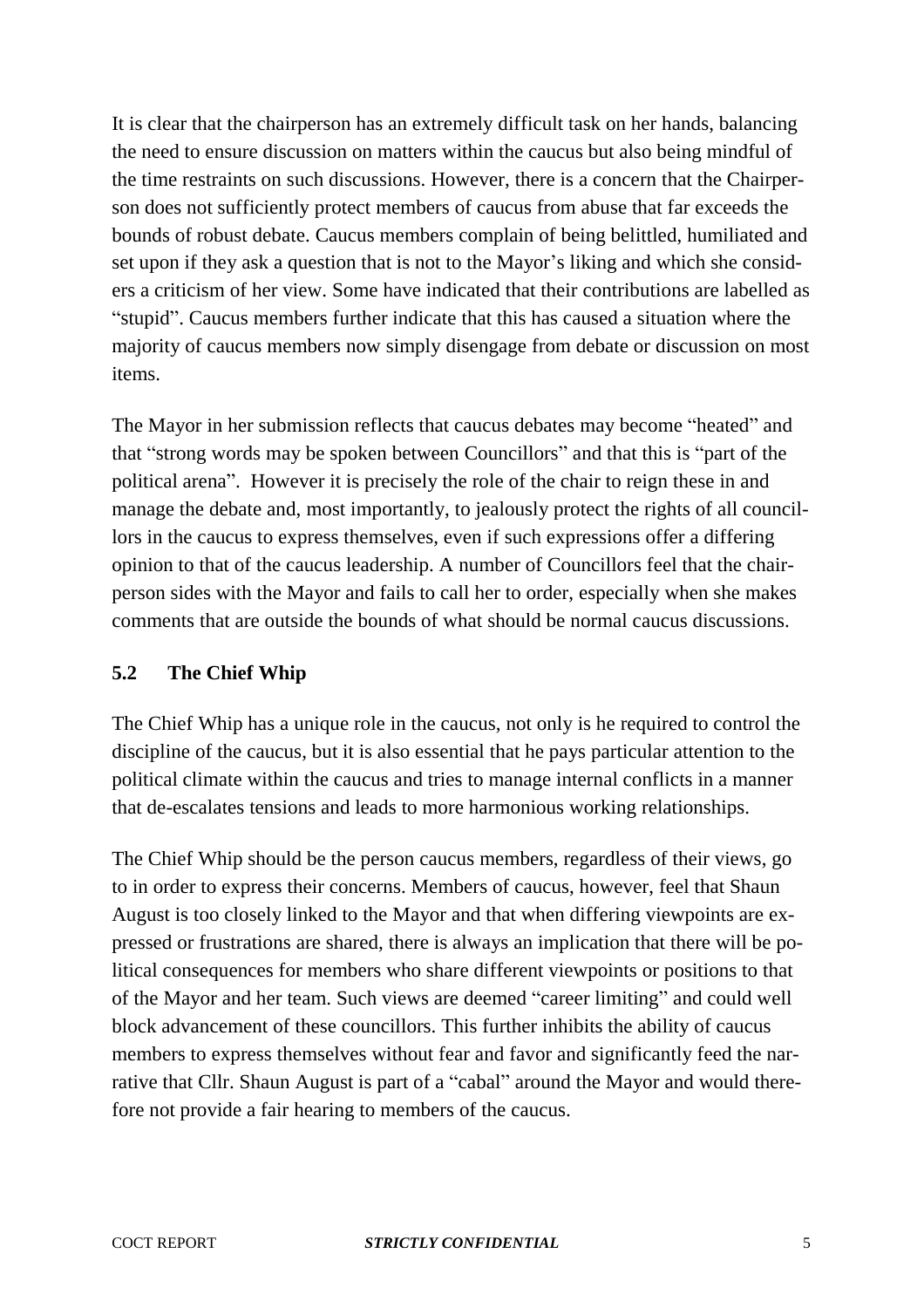This was exacerbated by the lead up to the internal caucus elections where the Chief Whip was actively involved in campaigning for a slate of candidates to be elected.

Another matter of great unease that arose during the course of the work of the subcommittee is the allegation that the Chief Whip colluded with the ANC whip to target and potentially unseat Cllr. Grant Twigg as the Subcouncil 2 chairperson through a motion of no-confidence. These allegations were made by the ANC whip in a televised interview on ENCA. The clip of this interview was widely shared on social media and was the subject of newspaper reports. This obviously further fueled the embarrassment of the ongoing negative reporting of the COCT tensions. The subcommittee put these allegations to Cllr. August when he participated in the process via telephone. However, he vehemently denied the allegation. The subcommittee feels that this allegation is extremely serious and we recommend that it must be further investigated by the FLC through a formal process.

## **5.3 The Speaker**

It would appear that the Speaker too is regarded by many as being aligned to the Mayor and her team and this inhibits his role as an independent arbiter in caucus disputes. Councilors have indicated that the Speaker refers to various members of the caucus as "die liberales". If this is indeed the case then it is deeply inappropriate, especially as the Speaker should be taking steps to ensure that all Councillors, regardless of affiliation are afforded protection and both protected and heard. This must apply to members of his own caucus too.

The subcommittee was also informed that recently a role of a "Deputy Speaker" was essentially created for Cllr. Benedicta Van Minnen and that she has taken over large parts of the Speaker's role in terms of presiding at council meetings and developing of rulings. Although the position of Deputy Speaker is not provided for in the legislation, Cllr. Van Minnen's role is formally that of chairperson of the rules committee. Councillor Van Minnen is a very able individual and does possess great knowledge and skill. However, the creation of this position and its associated status, without caucus consultation or buy-in, has caused some tensions within the caucus. Caucus members we interacted with regard this as once again another top-down decision by the Mayor and her team and that the creation of this role and the duties as well as the person to fill this position, should have been discussed and debated within the caucus. The subcommittee notes further that the Mayor herself has submitted a number of complaints to the Speaker, particularly as these relate to the conduct of Ald. JP Smith. It remains unclear whether these have ever been resolved and if so how they have been resolved.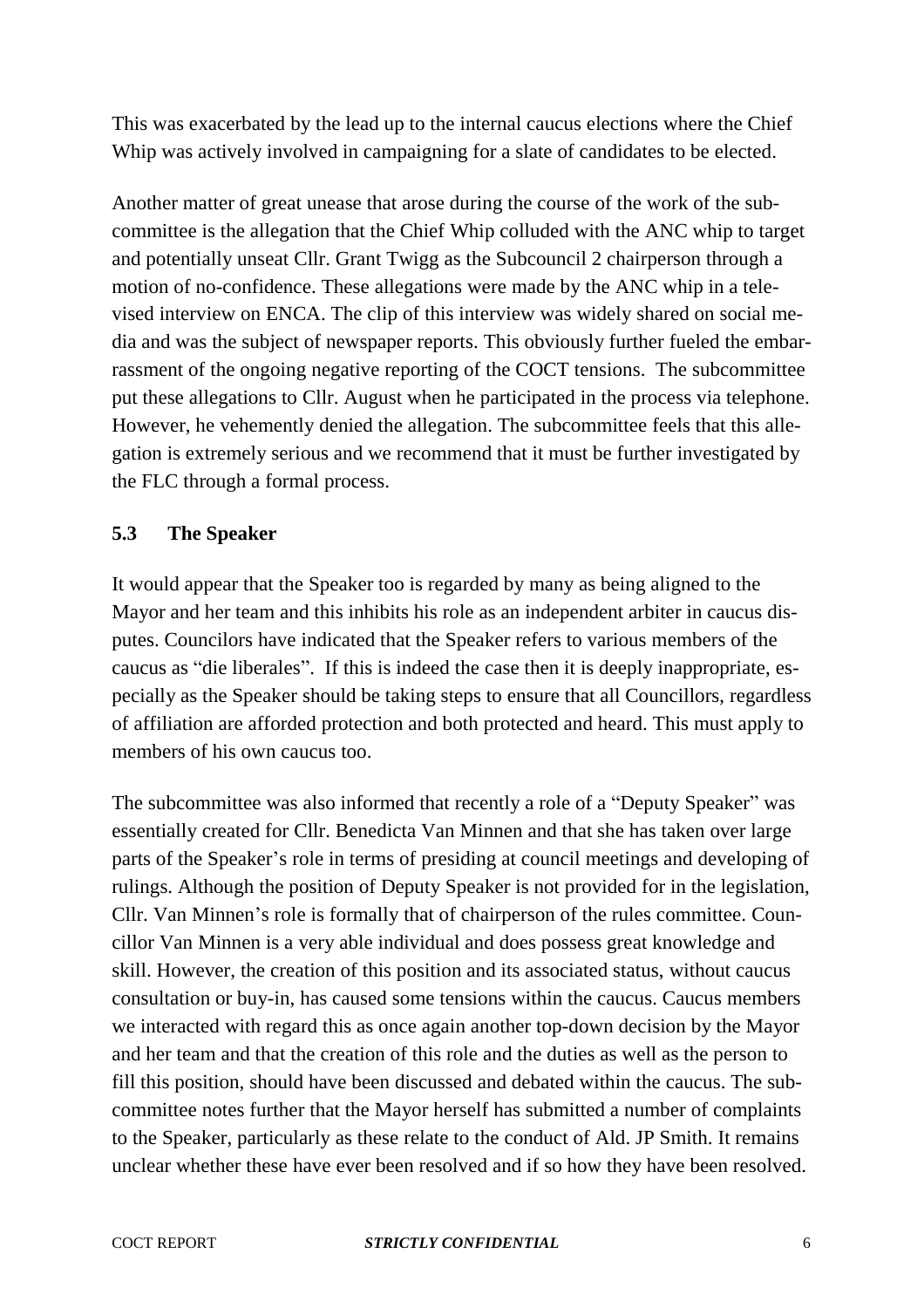The role of the Speaker is an important one and is essential for the smooth functioning of the council. If the current Speaker is not able to fulfill the full range of duties that are required of the post, then the subcommittee must ask the obvious question as to why he is being retained in this position?

## **5.4 The Metro Regional Chairperson**

The subcommittee flagged another potential case of conflict within the caucus environment and that involves the role of the Metro Region Chair. Both the previous chairperson of the Metro region and the current incumbent are members of the caucus. Every effort must be made to ensure that issues relating to the Metro region do not amalgamate with caucus issues. The Metro region elections were fiercely contested and were characterized by massive acrimony. Issues pertaining to these separate structures must not be conflated into each other as this will only serve to deepen the conflict.

#### **6. THE ID/DA NARRATIVE**

This matter featured prominently during the course of the interactions with various of the caucus members. This is also a matter that has found expression during the course of the media reportage on the tensions and differences. Undoubtable there are some residual tensions that exist in this space, however they are vastly overplayed and overemphasized. Rather than being a genuine division within the caucus this narrative appears to be deployed as a weapon to refute or reinforce arguments or for the purposes of internal campaigning. The proof that no real divide exists is evidenced by the fact that both former DP/DA and former ID members find themselves on different sides in the current tensions, with some former DA members supporting the Mayor and with some former ID members not in support of her actions.

It is not helpful that this matter is brought up or used to agitate in the caucus and internal elections either by the way of direct reference or to the reference of so-called "tendencies" as it only causes resentment and creates artificial divides. The guidelines for internal campaigning should be amended to specifically incorporate this type of behavior in the category of negative campaigning.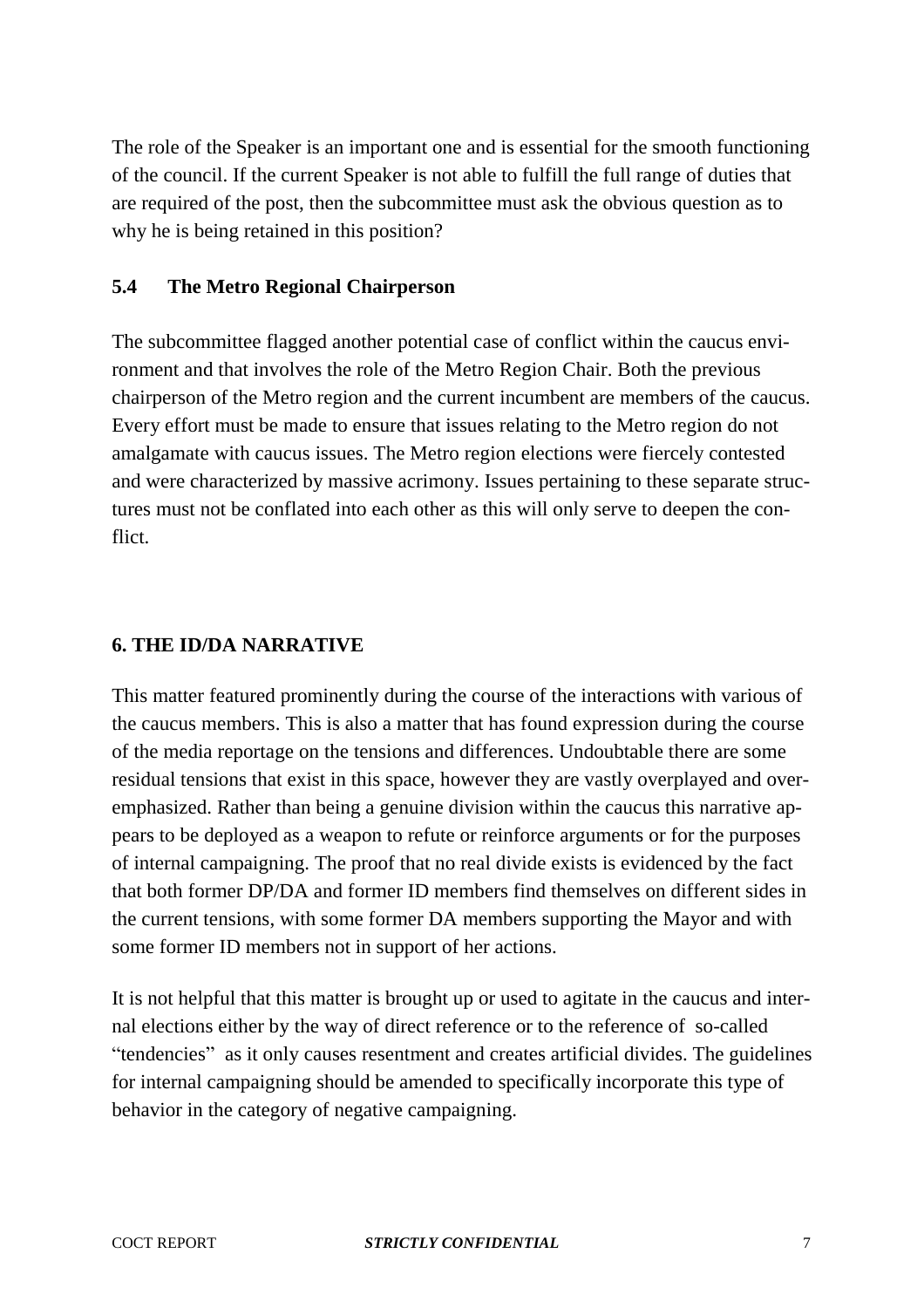In a similar vein it should also not be deployed by the Mayor, Chief Whip and others as a trump card to try and silence criticism or dissenting views on the basis that this is only being said or done because the person is so-called "former ID".

# **7. THE "BLACK CAUCUS"**

Several references were made to the existence of a so-called "black caucus" within the caucus. It does appear from several interactions that there have indeed been meetings at various locations of black members of the caucus. Proponents have styled these meetings to the sub-committee as "non-DA ward" meetings ostensibly to discuss strategy of the party in these wards and communities. This however is not borne out by the fact that several white councillors are allocated to "non-DA" wards in the city. However, invitations to attend these meetings have not been extended to these members.

It also appears that the frequency of these meetings increased in the run up to both the Metro regional electoral contest and the Western Cape provincial congress and that on at least two occasions that the sub-committee has been able to determine, provincial figures, including leadership figures, outside the caucus were present at these meetings. Such outside mobilisation by persons who are not members of the caucus should cease as these meetings are sowing resentment and suspicion within the caucus environment and are not helpful for building caucus cohesion.

# **8. THE KRAAIFONTEIN 5 ISSUE**

There is little doubt that this issue was a major cause of tensions with the caucus and the fallout from this still manifests itself within the caucus today. One of the consequences of this was the recent by-election in ward 92 where the incumbent DA Councillor, Carin Brynard, resigned and fought the election under the banner of the CAPE party which saw the DA vote significantly reduced and has caused considerable reputational harm to the party.

It appears that the tensions arose when the sub-council chairs were selected with no input from either the sub-council caucuses or the full DA caucus. The names of a pool of candidates who would be sub-council chairs was simply announced at the caucus meeting. On 11 November 2016 an e-mail was sent by the Chief Whip indicating to caucus members which candidates in the respective sub-councils were expected to be voted in. The sub-council concerned expressed concerns that a candidate, Clive Justus, who had not been part of the pool of candidates originally announced by the Mayor, was to be imposed on them and raised objections. This resulted in an intervention by the Chief Whip whereby he informed members that this had been a decision of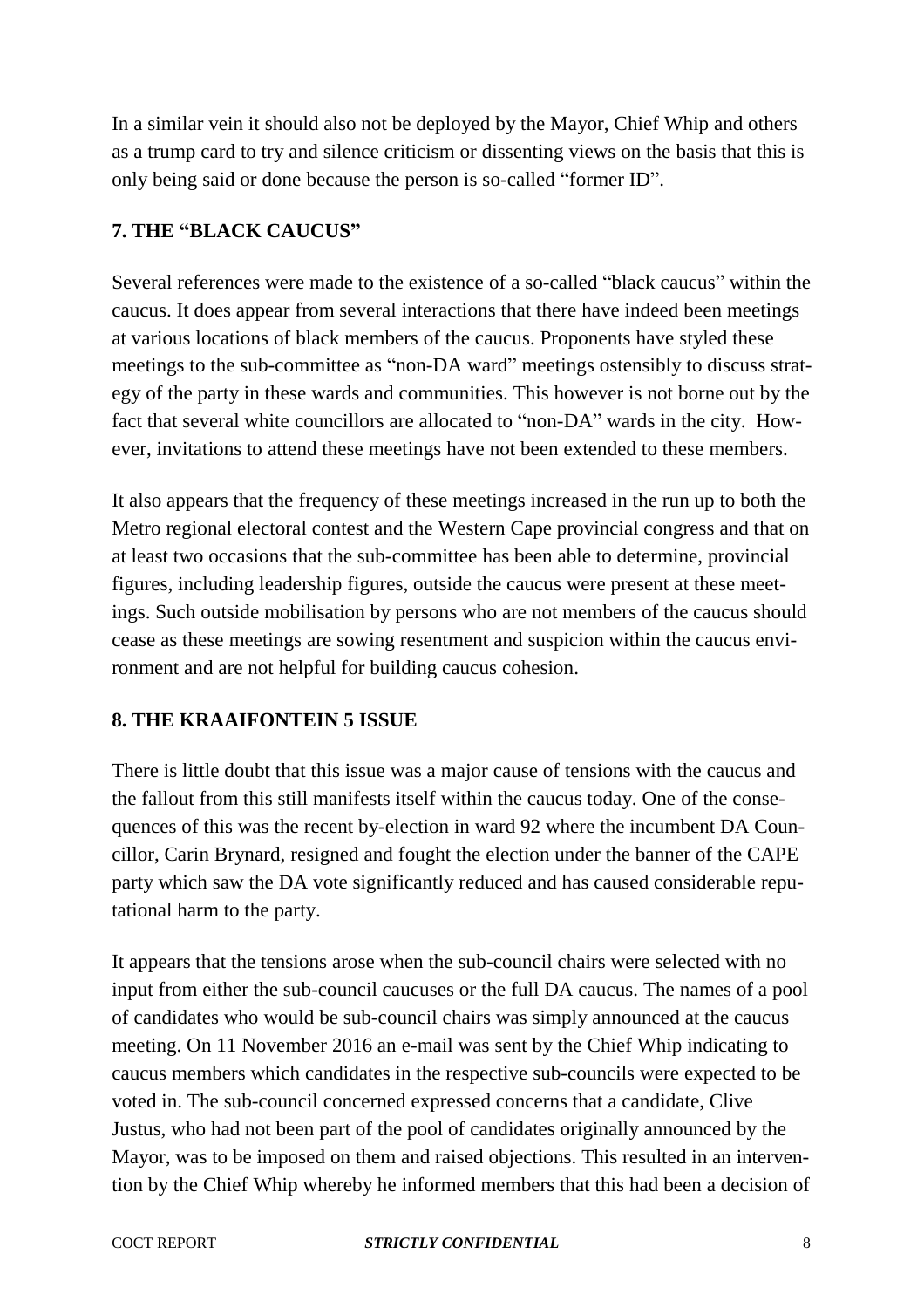the FEDEX and that there would be consequences for them if they did not vote for Clive Justus.

The FLC has already dealt with this matter in detail and has made findings. The subcommittee, however, was concerned that this incident was yet another example of the high-handed manner in which the caucus is run by the current leadership team, instead of operating on a consensual basis that brings members along with decisions. These are instead imposed upon them with threats of discipline for non-compliance with these instructions. The subcommittee is of the view that this is detrimental to the establishment of harmonious working relationships and appears to typify the command culture that has been established in the management of the caucus by the Mayor and her leadership team.

This is further aggravated by the fact that even after the Federal Council chairperson, Mr. James Selfe, was required to attend the caucus to explain the FLC findings in this matter, the Mayor still refused to accept the findings and informed the caucus at a subsequent caucus meeting that she would be obtaining her own legal opinion on her powers to appoint sub-council chairs. This clearly undermines the authority and role of the federal structure.

## **9. THE ROLE OF MR. LOYISO NKHOLA**

The sub-committee was disturbed to hear of the increasingly central role being played by Mr. Loyiso Nkhola in the DA administration of the COCT. It remains unclear how Mr. Nkhola was employed in the city, but what is beyond dispute is that his entry into the city administration was facilitated by the Mayor. After some initial concerns expressed by the Federal Leader after concerns from the public and from within the party were raised with him, it appears that Mr. Nkhola was moved to Cllr. Xanthea Limberg's offices ostensibly in the position of a "Community Liaison Officer". The Mayor indicates in her submission that this was "approved by Cllr Limberg". This does not however seem likely as Cllr. Limberg has indicated to the subcommittee that she was in fact most uneasy about this arrangement and that in reality, she has very little control over Mr. Nkhola and often does not even know where he is or what activities he is undertaking.

It further appears from various inputs that Mr. Nkohla enjoys a special status within the city. He has repeatedly been heard to have used the phrase "I act with the mandate of the Mayor" on several occasions both in public meetings and in meetings with offi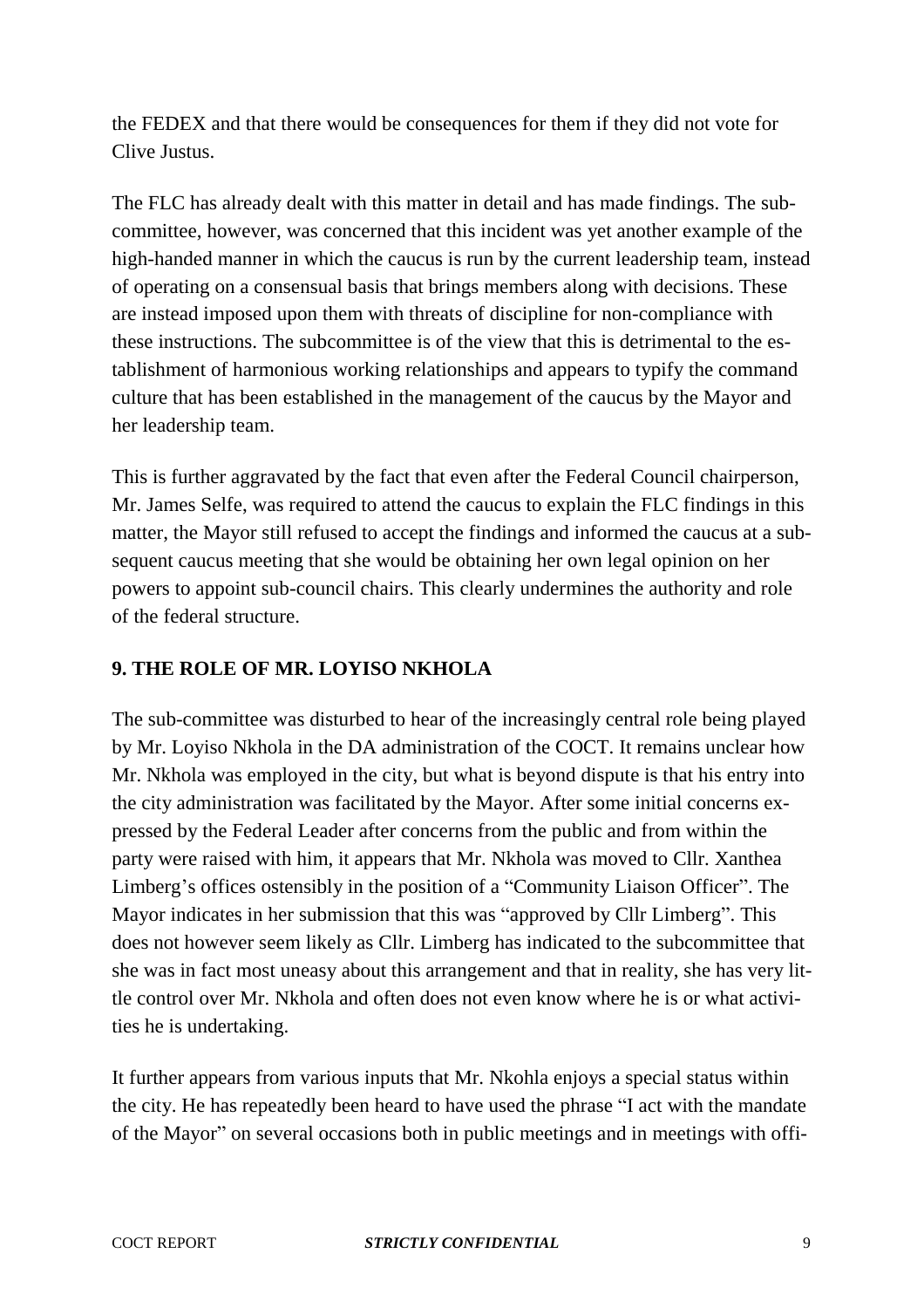cials. This is done particularly when he does not appear to be getting his way with officials in the council. This serves to create resentment and tensions amongst officials and Councillors alike.

Mr Nkhola was also allocated a council vehicle for his use. Despite the city policy that employees may not take these vehicles home, this was ignored by Mr. Nkhola. Furthermore the vehicle was not returned back to the relevant department when it was due to be returned as per council policy, yet it does not appear that any action was taken against Mr. Nkhola.

Furthermore the subcommittee noted with concern the role played by Mr. Nkhola during the Imazamo Yethu (IY) matter where it appears his role was elevated above that of the local DA ward Councillor. Concerns were further raised about his close relationship and potential conflicts of interest with the so-called "landlords" in IY who have vested interests in how the IY situation relating to super-blocking and redevelopment of that community by the city unfolds.

The sub-committee also received evidence in the form of a lease which indicates that Mr. Nkhola resides in a property rented out in the name of a housing developer based in KwaZulu-Natal. It is unclear why this arrangement exists, but given Mr. Nkhola's proximity to the housing function in the city it may well constitute a potential conflict of interest and warrants further investigation.

Mr. Nkhola's ever expanding influence within the city is a cause for concern by Councillors. The sub-committee was of the view that his continued role in the city is problematic. It remains unclear why he is allowed to wield so much influence within the city and why he appears to enjoy the ongoing patronage and protection of the Mayor.

# **10. THE ORGANISATIONAL DEVELOPMENT AND TRANSFORMATION PLAN (ODTP)**

The wide-scale restructuring of any organization is a major effort and presents significant advantages but also offers up significant risks. The ambitious scale and reach of the ODTP embarked upon has not been immune to either. Whilst there have been some achievements, not all is well with the ODTP process and some of the implications of the rollout around this are causing unease and unhappiness amongst members of the caucus as well as the staff structure.

It appears that the restructuring was used as an opportunity to retrench or sideline experienced and competent officials who were not seen as completely loyal to the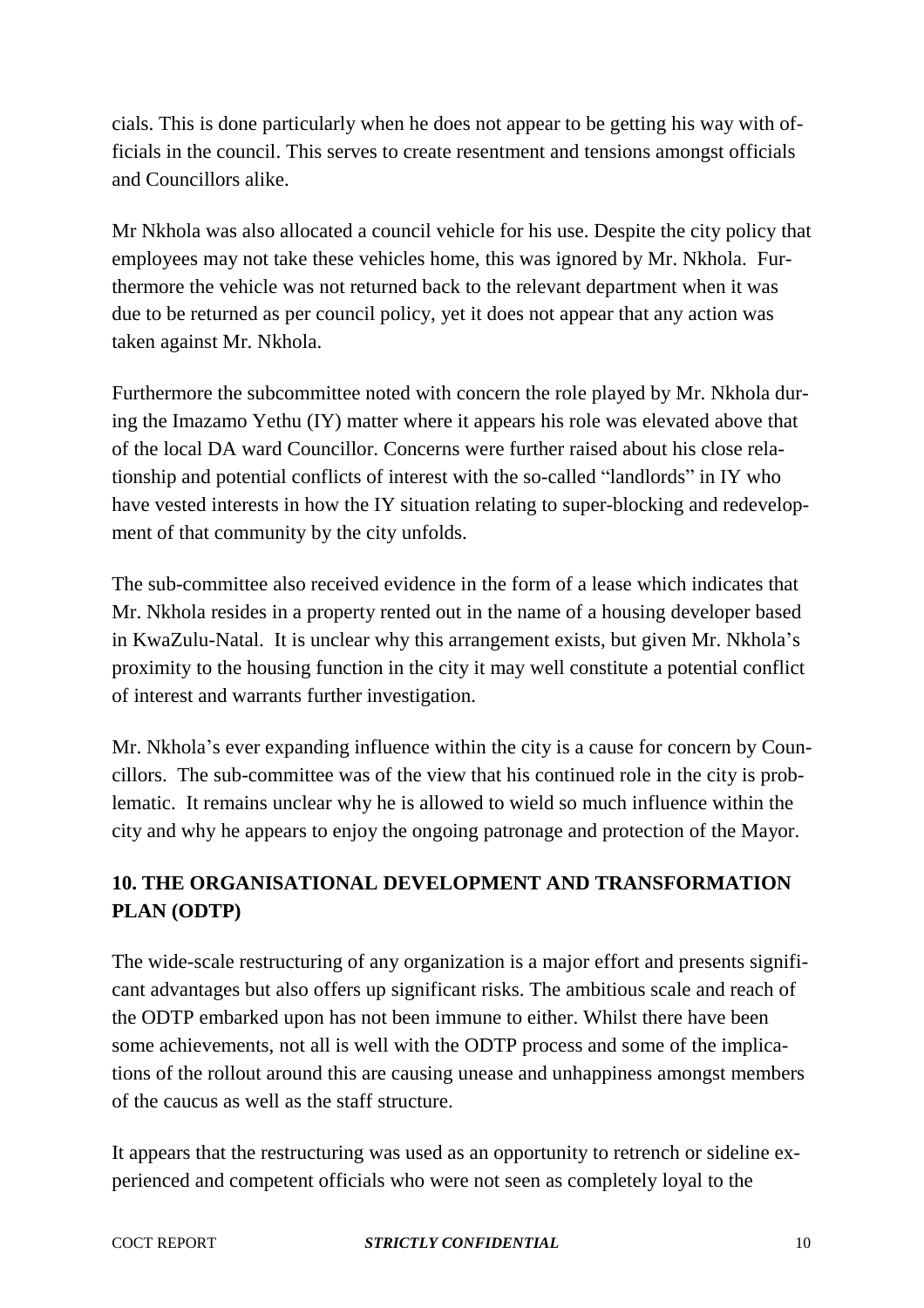Mayor. A good example would be Mrs Catherine Stone, who ironically had actually served on the ODTP task team, yet was dismissed at its conclusion. However there are several other cases where it appears that competent and valuable staff members have been lost to the city. A city that wants to remain on the cutting edge and progress, should be doing all it can to retain staff, especially officials with institutional knowledge and experience.

It does not appear that the cost saving realizations of the ODTP, particularly in phase 1 have materialized and in several instances have actually increased the salary bill.

That being said, the sub-committee is of the view that it would be folly to reverse the system as great political capital has been expended on the process to date. Instead, the sub-committee believes that a wholesale review of the ODTP must be undertaken before further rollout of phase 2. The system must be comprehensively re-examined and an honest assessment must be conducted by the DA caucus and the MAYCO, of the areas where problems have been experienced. Where required, these must be redesigned or amended to improve functionality and ensure that they are designed to truly meet the development and service delivery goals of the city.

This process should also include a full review of the size and scale of the Transport and Urban Development Authority. Whilst it may well have been adopted by the caucus as the Mayor indicates in her submission, the sub-committee is of the view that in practice the TDA is far too big for a single MAYCO member to exercise oversight and control over, but also that far too much power and authority appears to be vested in one person in the form of Commissioner Melissa Whitehead.

## **11. DELEGATIONS**

The delegations of the council are another key cause of tension within the council and are the cause of significant unhappiness amongst Councillors. It is most unfortunate that the delegations, a very important matter for any council to engage with, were rushed through the council with undue haste.

Councillors complained of the fact that this important matter was brought as a socalled "late item" to the caucus for discussion in December 2016. In the caucus, when Councillors started to question the changes that had been made to the delegations, they were shut down. Instead they were told to just pass the item and were promised a workshop to follow in January 2017 where the delegations would be able to be further discussed and reviewed. Needless to say that workshop never in fact took place in the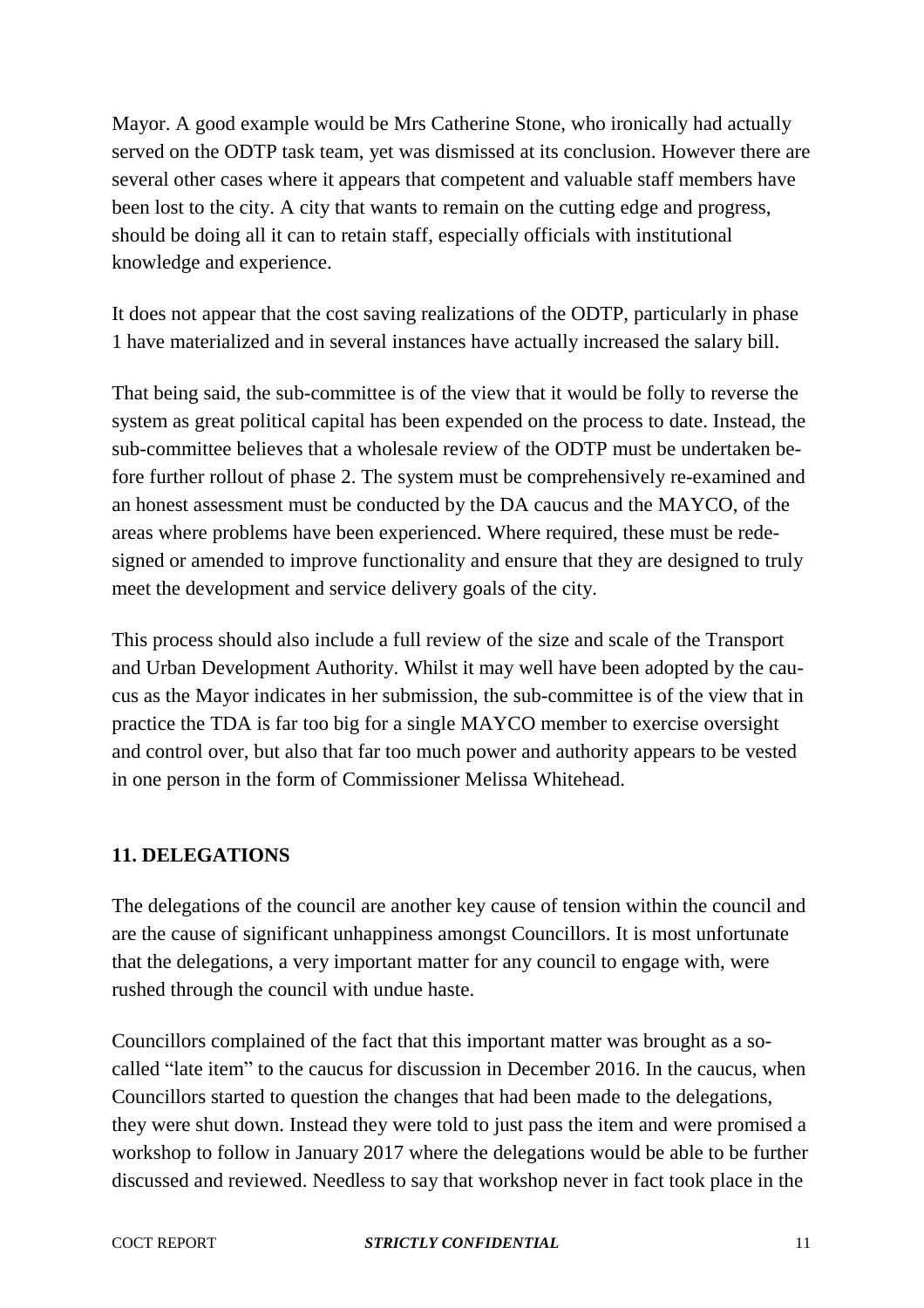time frame agreed and this has caused significant resentment in the caucus. The subcommittee notes that the Mayor' submission indicates that a workshop has subsequently been held on the 16 November 2017. However, the impression is that this appears to have been a rearguard action after it became apparent that this was significant cause of dissent and concerns were being shared with the sub-committee. The Mayor further omits to mention that this workshop was only held after a motion within the caucus for its convening was passed.

The inordinate delay of almost a full year in the convening of this promised workshop is a most unsatisfactory state of affairs and the subcommittee takes a particularly dim view of this situation. This is especially so when the tensions and unhappiness that have resulted and festered over the course of the year from this blunder by the Mayor and her caucus management team is assessed.

Delegations are an integral and vitally important mechanism in balancing any council's responsibility, accountability and consequent frameworks. The caucus should have, at the very least, been given sufficient time to study the document and then to provide input and comments. This would have ensured a far more consultative process and the DA caucus members could have expressed concerns, offered advice and had a discussion on whether these delegations were in fact in the best interests of the city.

Instead it appears that the matter was simply rushed through as the Mayor wanted it passed by the council in undue haste and with as little discussion or consultation with her caucus as possible. When one examines the delegations, it is easy to understand the reason for the unhappiness by caucus members.

The delegations have essentially concentrated an overwhelmingly large amount of the delegated authority in the directorate of the Mayor. This over centralization of power in the Mayor's office is the exact antithesis of the DA model of decentralization of power. This is an extremely unhealthy situation for any organization, least of all a democratic institution such as a municipal council. This is both from an oversight perspective as well as from an operational perspective. Because so many powers are now vested in the Mayor, the burden of decision making has increased dramatically and could lead to bottlenecking as well as rushed decisions being made.

Of serious concern to the subcommittee is that the probity function of the COCT in the form of the Probity Department has been located in, and delegated to, the Directorate of the Mayor. This is completely inappropriate state of affairs and poses a significant risk to the important oversight work this function should be conducting. It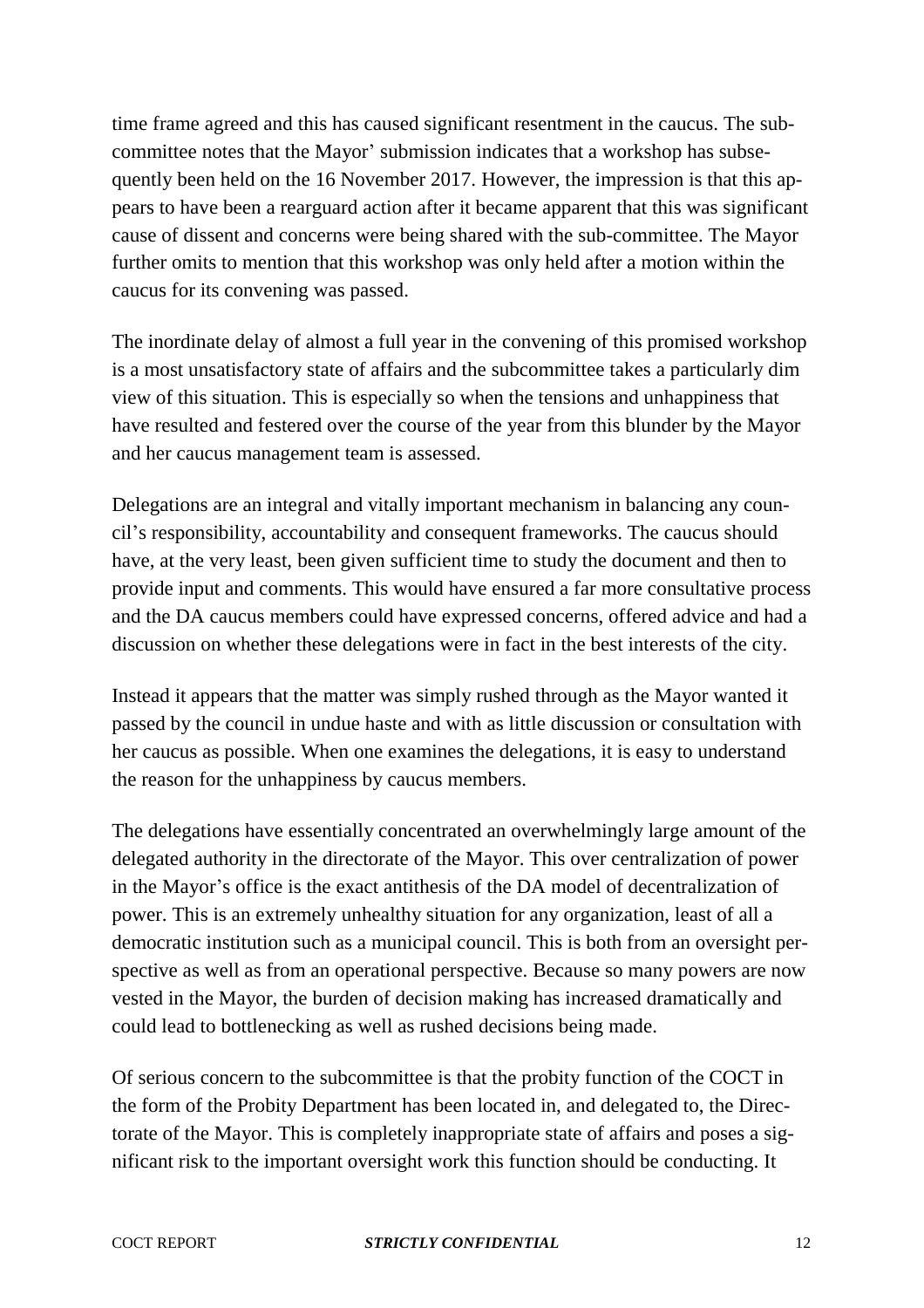opens the door for political interference and could undermine the credibility and integrity of this unit which should operate completely independently of the Mayor and her directorate. Recent events within the city have borne this concern out.

Another example of the unhealthy nature of the delegations, and which is flagged as a concern, is that the Mayor is able to exercise the exclusive decision on what legal matters proceed to court, or are to be defended in court. These decisions should, at the very least, serve before the MAYCO for report and input from the other MAYCO members to ensure that decisions of this nature are made in the best interests of the city.

The delegations have created a situation where the Mayor clearly believes that she holds all the power in the city and does not need to take the views and opinions of certain MAYCO members, officials or indeed members of her own caucus seriously as they are merely there to advise her and that she can choose to disregard such advice.

This is not the way a DA administration should be operating. Indeed the Mayor is not the first DA Executive Mayor of the City of Cape Town. Her predecessors included current Premier, Helen Zille and current MEC, Dan Plato. Both these former Mayors, despite enjoying the same Executive Powers as the current Mayor, chose to exercise these in a largely consensual and consultative manner both with their MAYCO and their party caucuses. This does not however appear to be the approach of the current incumbent who operates in a manner that does not bring her caucus along with her. As a result significant resentment and unhappiness exists.

# **11.1 Sub-councils**

The DA was one of the pioneers of the sub-council systems in South Africa. The DA governance principles recognize that devolution of power and localized decision making are key mechanisms to bring government closer to the people. It was for this reason that the sub-council system was developed.

Under the current system of delegations however the sub councils have been significantly stripped of their powers in what is an overweening effort to centralize power in the office of the Mayor. The Mayor in her submission to the sub-committee lists the following items as the responsibility of the subcouncils currently:

- Receiving and responding to residents' complaints and queries.
- Making recommendations to council on matters affecting their area.
- Commenting on liquor license applications.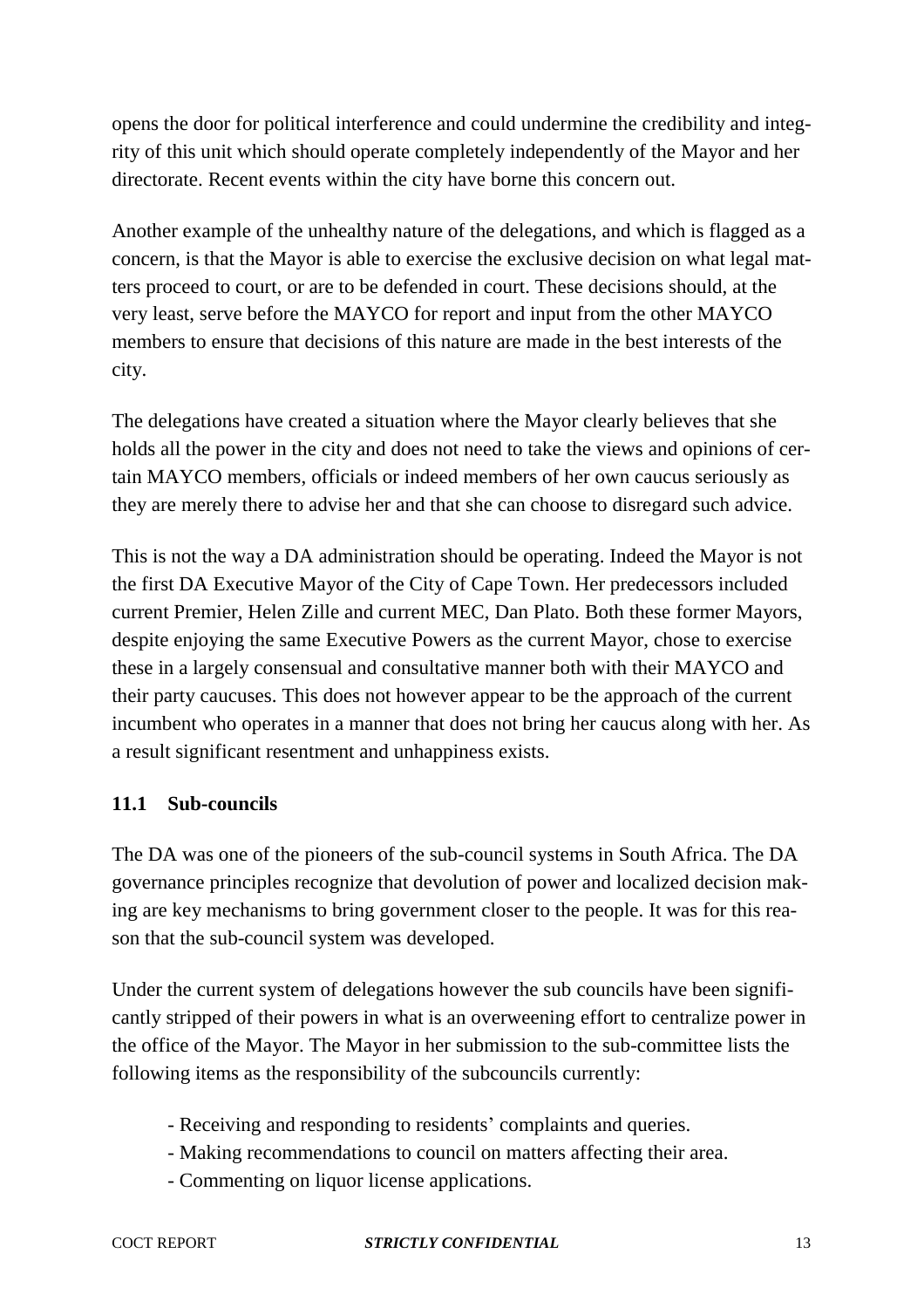- Monitoring the city's service delivery effort.
- Supervising the expenditure of ward allocation budgets.
- Ensuring that by-laws and policy matters are referred to the community for comment.
- Maintaining an up-to date database of community organizations.

However when this is compared to the functions that have been removed from subcouncils:

- 1. Comment on National and Provincial legislation, etc
- 2. Make recommendations on operational matters
- 3. Develop a SC business plan
- 4. Approve, refuse or revoke decisions by officials regarding sale of liquor
- 5. Liquor licenses
	- a. To lodge complaints
	- b. Report contraventions
	- c. Recommend removal
	- d. Give notice to neighbours of applications
- 6. Recommend on tariffs levies taxes and duties
- 7. Name streets
- 8. Approve leases under R200 000 for under 10 years
- 9. Recommend on leases over R200 000 or over 10 years
- 10. Establish and maintain a database of organizations
- 11. Undertake public participation including IDP
- 12. Facilitate liaison between civics and SC
- 13. Facilitate celebrations of important events
- 14. Undertake SC's on public participation
- 15. All planning delegations due to change in legislation including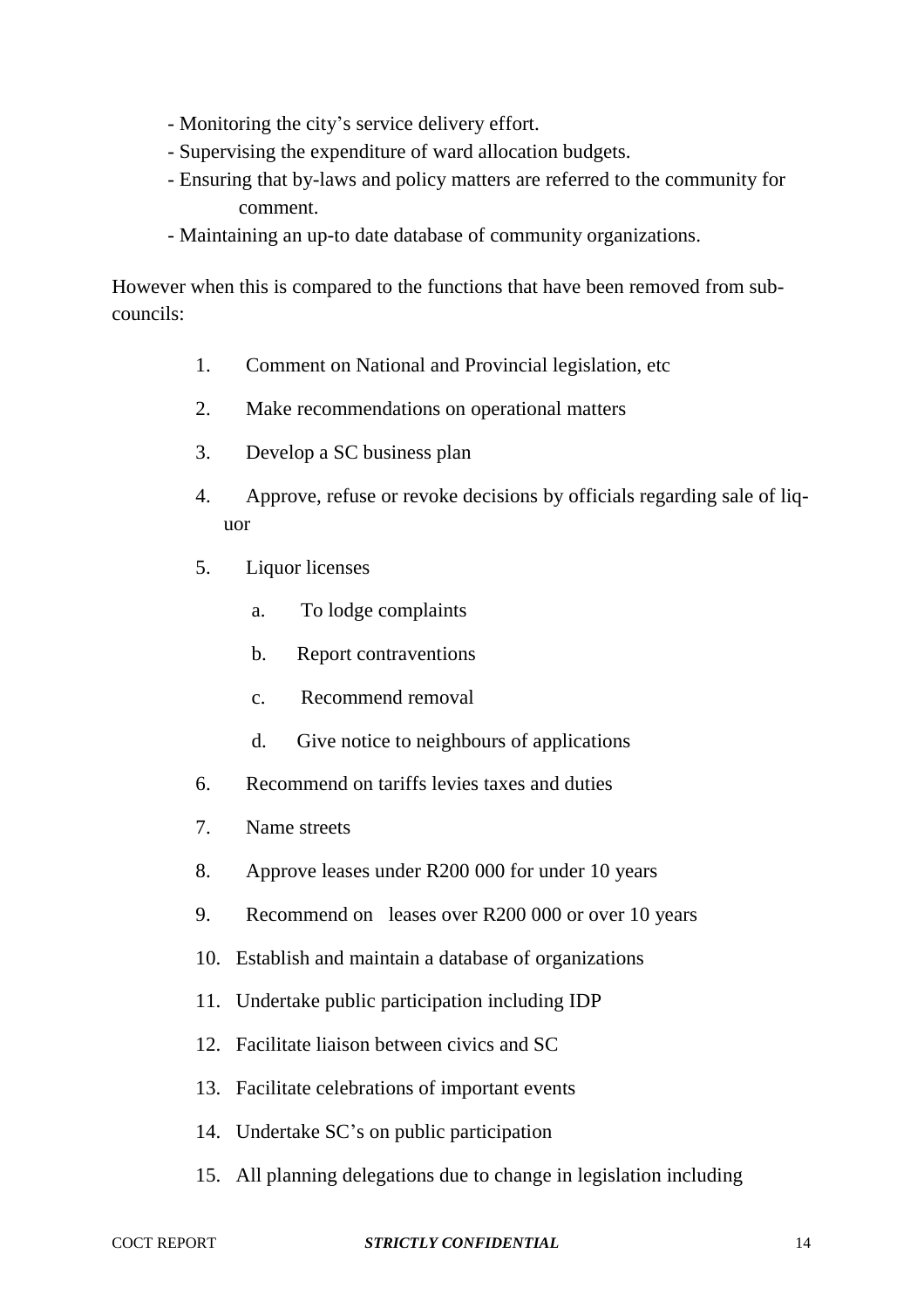- a. Use rights
- b. Departures
- c. Rezoning
- d. Subdivisions
- e. Home Owners association
- f. Consent
- 16. Decide on environmental applications
- 17. Decide on heritage applications
- 18. Decide on impact assessments
- 19. Removal of restrictions and related delegations
- 20. Prepare, name, number and approve subdivisional overlay zones
- 21. Recommend on SDF and local SDF in the area of SC
- 22. Prepare a contextual framework for development
- 23. Identify Heritage places
- 24. Make recommendations on outdoor signage and areas of control
- 25. Monitor and enforce air pollution by laws and related delegations
- 26. Permission to undertake controlled burning.

It becomes clear that the powers and functions of sub-councils have been significantly reduced and that the scope of their work has been considerably narrowed under the new system of delegations.

#### **11.2 Committees of the council**

A similar situation exists in terms of the council's section 79 and section 80 committees. The new system of delegations has centralized significant aspects of the work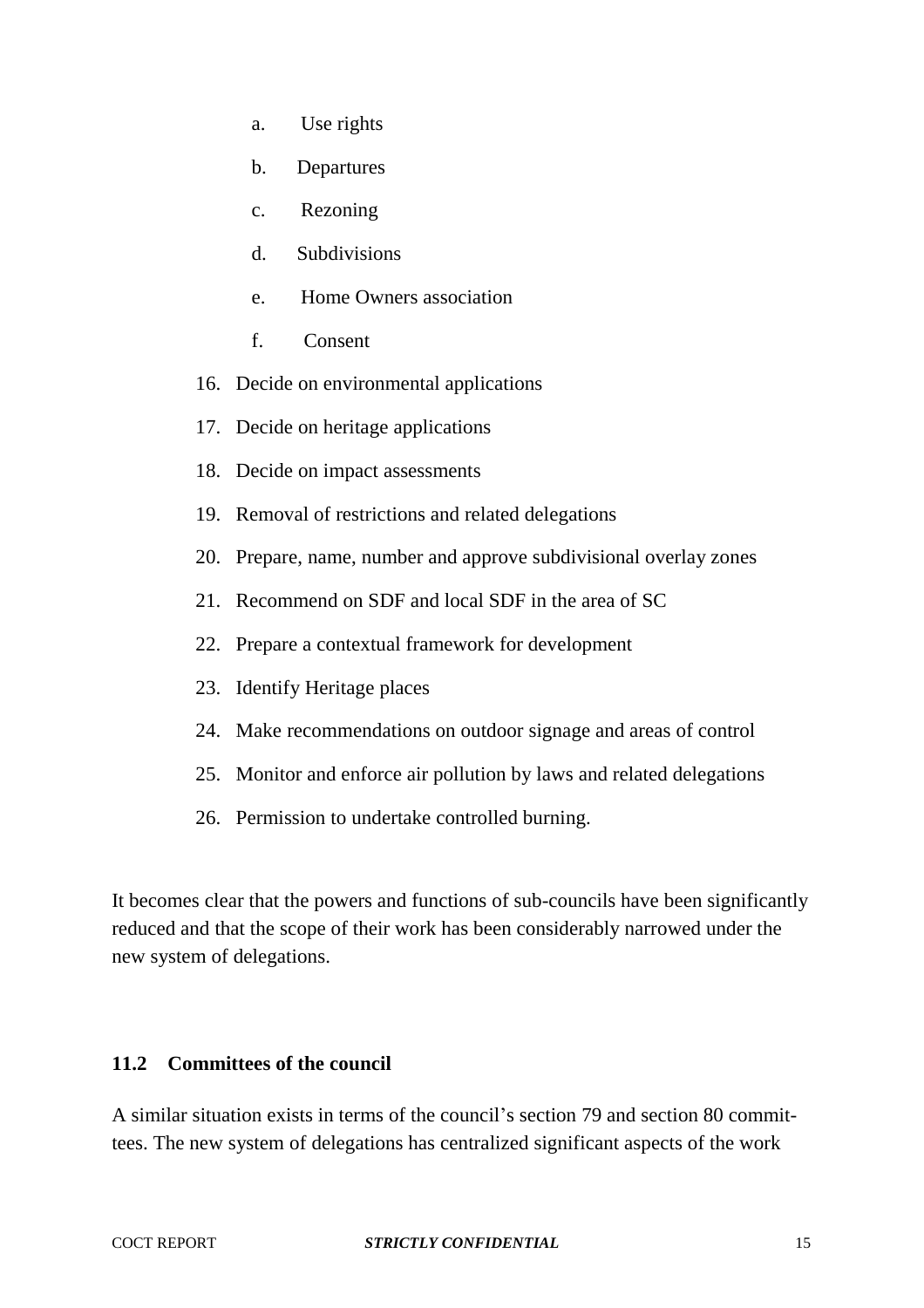previously done by these committees. Councillors that appeared before the sub-committee, particularly those that are in their second term or more, noted that committee meeting agendas and content has significantly reduced since the new system of delegations has been put in place.

Of particular concern was the role that was previously played by these committees and the councillors in the development of policy. The sub-committee was informed that this function has now been delegated to a policy unit located in the Directorate of the Mayor which is now primarily responsible for the development of policy.

Council committee meetings are now significantly shorter and a number of the councillors that appeared before the sub-committee expressed frustration that they consisted mainly of presentations. Committees, particularly in an Executive Mayoral system, perform an extremely important function and they should be the "engine-rooms" of a well functioning council. They should be busy and vibrant arenas where ideas, policies and reports are interrogated and debated and officials and members of the MAYCO are held accountable. Instead it appears to the sub-committee that these committees have, through the delegation process, had their teeth considerably pulled and have become victims of a centralization project that have stripped them of their ability to function effectively and fully.

# **12. THE APPOINTMENT OF MS LIMIA ESSOP TO THE STADIUM MAN-AGEMENT BOARD**

The sub-committee was appraised of the circumstances relating to the shortlisting and subsequent recommendation for appointment to the board of the Stadium Management Board (a municipal entity to manage the Cape Town stadium) of Ms. Limia Essop.

The timeline of this as the subcommittee has been able to determine is this:

- a. The Treasury Department summarized the list of all 155 candidates received and identified candidates for potential shortlisting based on their respective areas of expertise.
- b. A meeting was held with the interview panel whereby the potential candidates for shortlisting was discussed and 12 candidates were shortlisted.
- c. Councillor van der Merwe then presented the 12 shortlisted candidates to the Mayor and a further process of shortlisting between Councillor van der Merwe and the Mayor took place.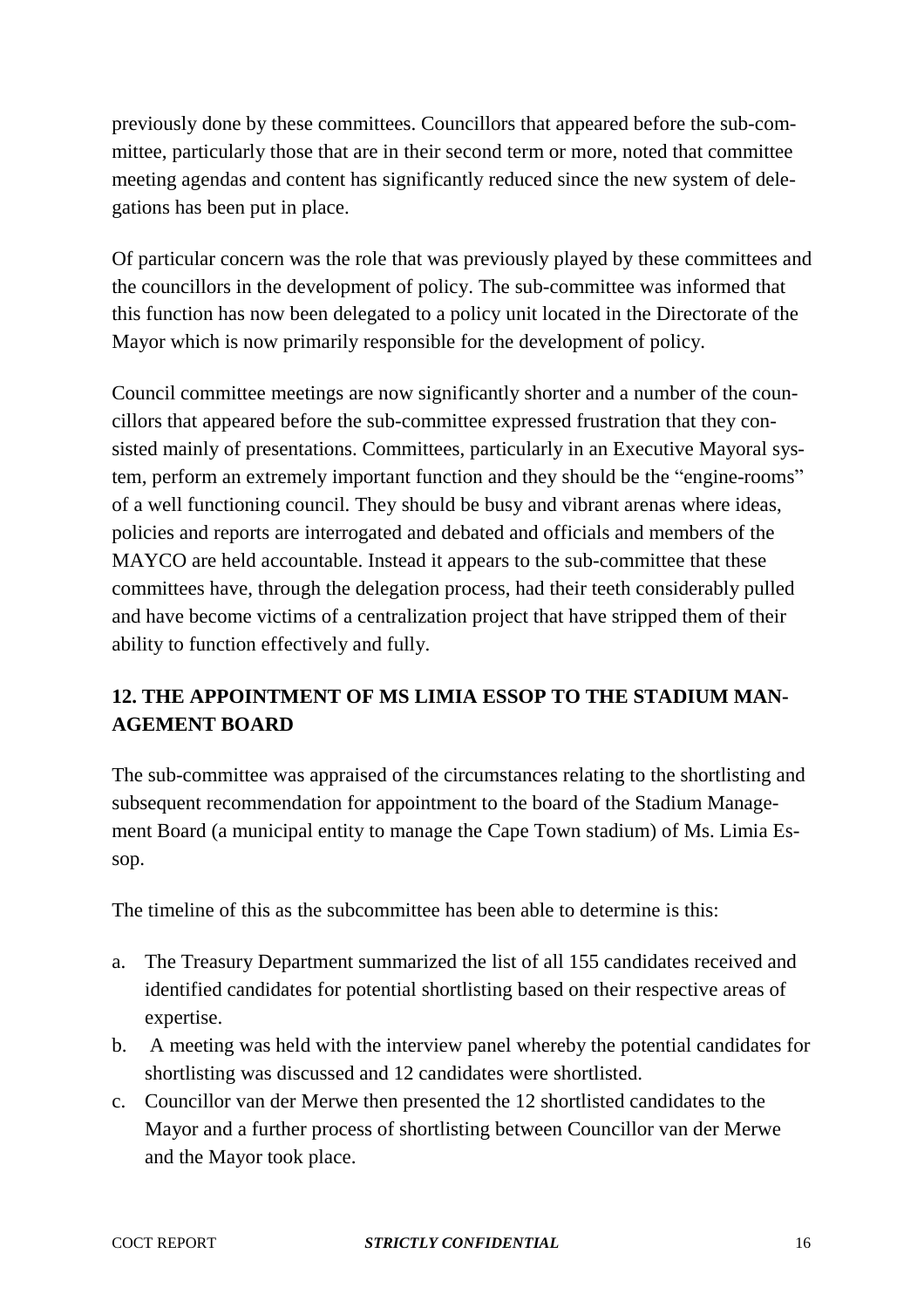- d. The Mayor then identified the final 9 candidates for shortlisting (6 of the 12 candidates originally identified for shortlisting was included in the Mayor's final list).
- e. At this stage Ms. Limia Essop's name appears to have been inserted onto the shortlist by the Mayor through this interaction with Cllr. Van Der Merwe.
- f. An interviews team consisted of Councillors Van Der Merwe, Little, Limberg and officials Valentine, Fortune and Scholtz was formed:
- g. At the end of the interview process the interview panel discussed and agreed on the final 6 candidates to be recommended for appointment.

The Mayors role in this matter is problematic. This is chiefly because Ms. Limia Essop appears to be the daughter of a close friend of the Mayors of long standing. Ms Essop is also involved with a company that does/has done work for the city in a contracting or subcontracting role.

Furthermore the motivation for Ms. Essops' inclusion in the shortlisting and proposal for her inclusion in the board was her so-called "legal experience" is farcical as at the time of the interviews Ms. Essop was still completing her legal qualification. She has therefore not been in a position to have experience of offering legal advice. The other reasons advanced for Ms. Essop's inclusion of experience in "finance and property" could well have been filled by other applicants with significantly more experience in all these fields. The sub-committee was further appraised that during the interview, Ms. Essop was not able to answer crucial questions around the corporate governance function. This further demonstrated her unsuitability for a role where this would be a key component.

The appointment of Ms. Essop was halted when the Deputy Mayor, who was the acting Mayor at the time, refused to finalize the appointment, precisely because he was uncomfortable about the concerns listed above. When the Mayor confronted Neilson about this she indicated that she would be expanding the board, this appears to have been done specifically to accommodate Ms. Essop.

The subcommittee is of the view that there is a great deal to be concerned about in relation to this process and the its remains inexplicable why there appears to be a concerted drive by the Mayor for Ms. Essop to obtain a position on this board. Married to the fact that Ms. Essop and her family clearly enjoy a close relationship with the Mayor, the sub-committee views this process with grave suspicion and the Mayors involvement deeply inappropriate. It is our recommendation that a full and proper FLC process is embarked upon in relation to this matter.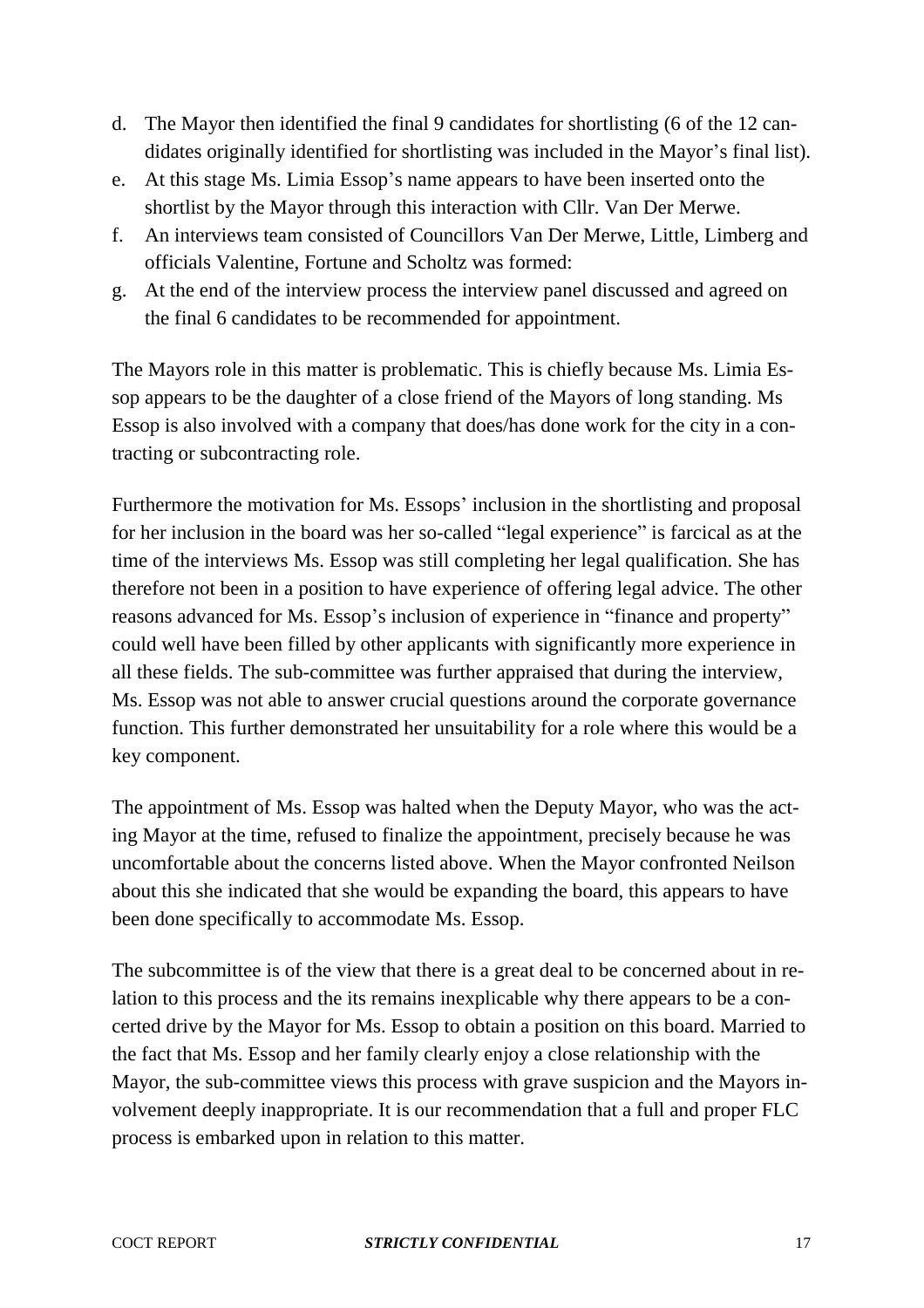# **13. THE SPECIAL INVESTIGATIVE UNIT**

The issue surrounding the SIU and its operations and continued role is complex. It is concerning for the sub-committee that this important unit has been the victim of vicious turf war between the Mayor, Ald. JP Smith and the Speaker.

It appears from the submissions that were received by the committee that the SIU had operated effectively and with great success for a number of years prior to the conflict between the Mayor and Ald. JP Smith. The unit had achieved some notable successes in a number of key callings facing the COCT, including dealing with gang violence, taxi violence, housing fraud, land invasions, corruption, licensing fraud and a 92% success rate of the watching brief cases they monitor.

It is unclear what triggered the initiation of an investigation to what the Mayor describes as "to determine and clarify what exactly the mandate and scope of the SIU was, in terms of the law". It is also unclear who initiated this investigation and it certainly appears that Neither the MAYCO, nor the MAYCO member responsible for the SIU was consulted on the investigation or the purposes thereof.

What is clear however is that the Speaker appears to have become somewhat agitated about what he felt were investigations being undertaken by the SIU against Councillors. This appears to stem from his reading of the acts relating to local government, more specifically the code of conduct for Municipal Councillors. It is his view that he is the only person who can investigate Councillors. This may well be true for code of conduct violations set out in the legislation, however he surely cannot argue this single jurisdiction for him when it comes to criminal matters or any other investigation that the council may wish to undertake.

In any event, these concerns of the Speaker appear moot as a communication from the Executive Director: Safety and Security, Mr. RG Bosman to the City Manager dated 04 August 2017, and included in the submission by the Mayor, states clearly that:

# *"I wish to reiterate that the unit has never conducted investigations against any Councillors as I confirmed with the office of the Speaker"*

Additionally accusations were made that SIU was used to gather "background information" on council candidates relating to criminal records. This allegation was put to Ald. JP Smith who indicated that although he had indeed sought this information this was done through the SAPS and not in fact the SIU. He furthermore indicated to the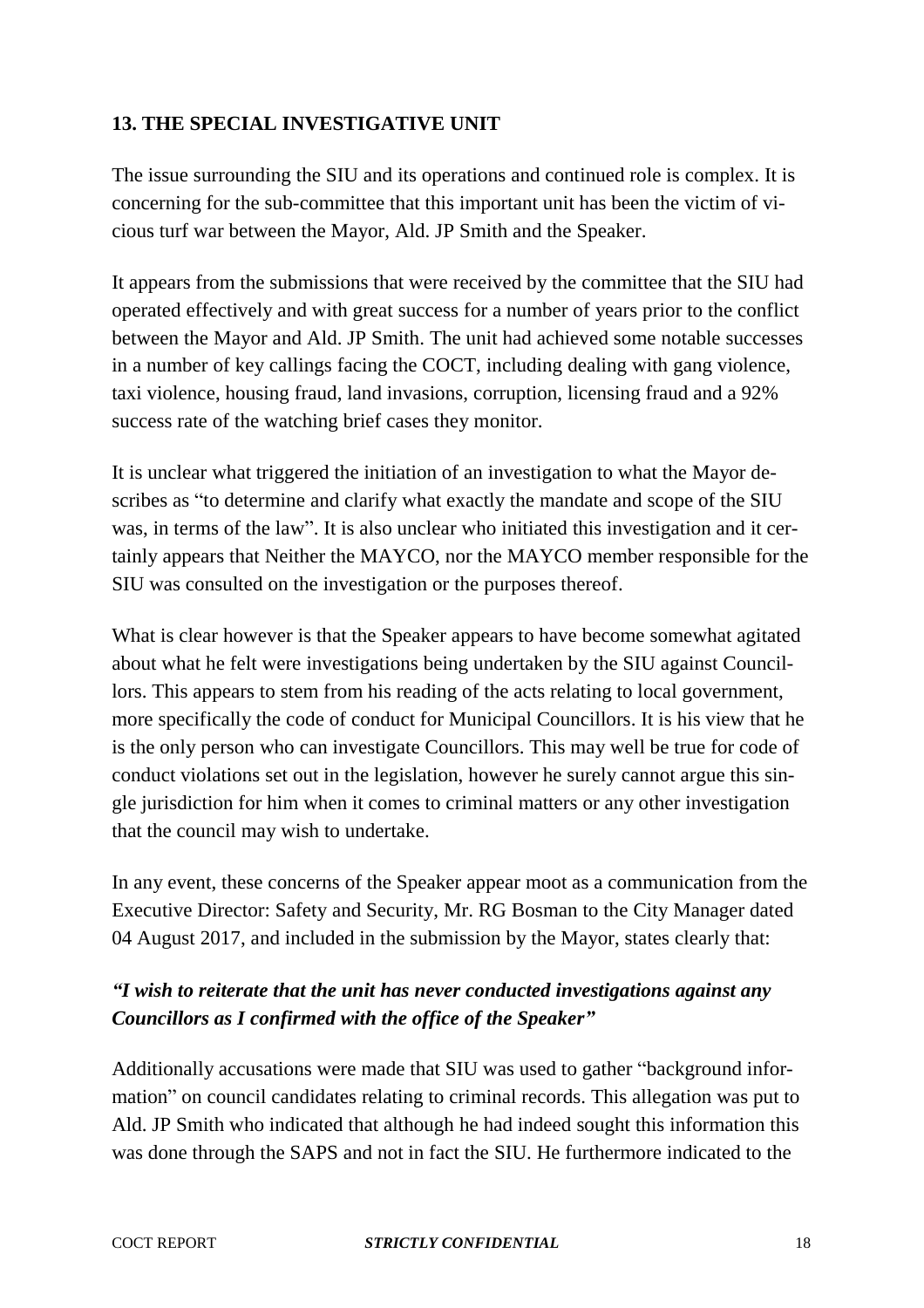sub-committee that he sought this information based on a PEC resolution that purported to agree to conducting background probity checks on candidates prior to their election. Smith indicated that there had been at least one recent case where a candidate had not indicated a previous criminal conviction and that it resulted in an embarrassing situation for the Party when it was subsequently exposed whilst the individual was sitting DA Councillor.

It seems a shame to the sub-committee that in the current environment of increased gang related violence and a lethargy from the SAPS leadership to properly resource the policing function in the COCT and the province, that a team that appeared to have success in fighting crime and exposing corruption and criminality has been radically curtailed to only now focus on an internal function.

The argument that the SIU was never meant to have an aspect of external investigation is not borne out by the ODTP itself. The sub-committee was informed that not only is the SIU specifically recognized in the ODTP, but it in fact went further to create a specific new head post in order to allow a Mr. Talmakkies, the former head, to focus on the external investigation. In addition to this, the SIU is specifically identified in the IDP and the Annual Policing Plan of the COCT.

To argue the narrow interpretation of the provision of the South African Police Service Act for "the prevention of crime" in order to negate the work of this unit does not make sense. Naturally the prevention of crime would inevitably involve some form of investigation as the prevention aspect would not be possible unless the various forms of crime and *modus operandi* would be able to be determined. In any event if the DA are to deliver "The Safe City" component of our commitment to the voters, surely the COCT should be exploring every possible way to expand its ability to do so?

The SIU and the citizens of Cape Town, have clearly become the victims of a "turf war" between the Mayor, Speaker and Ald. JP Smith. The subcommittee is of the view that the decision to alter the mandate and scope of the SIU needs to be re-considered by the full MAYCO as well as the DA caucus in order to establish whether the decision to curtail their activities and functions has actually been made in the best interest of the COCT and whether such decision is in fact aligned with the IDP and the ODTP and the policing plan for the city.

# **14. THE V&A PAYMENT MATTER**

The issue relating to the payment of R9 million to the V&A Waterfront served as another example of a lack of proper consultation with the caucus. Regrettably the item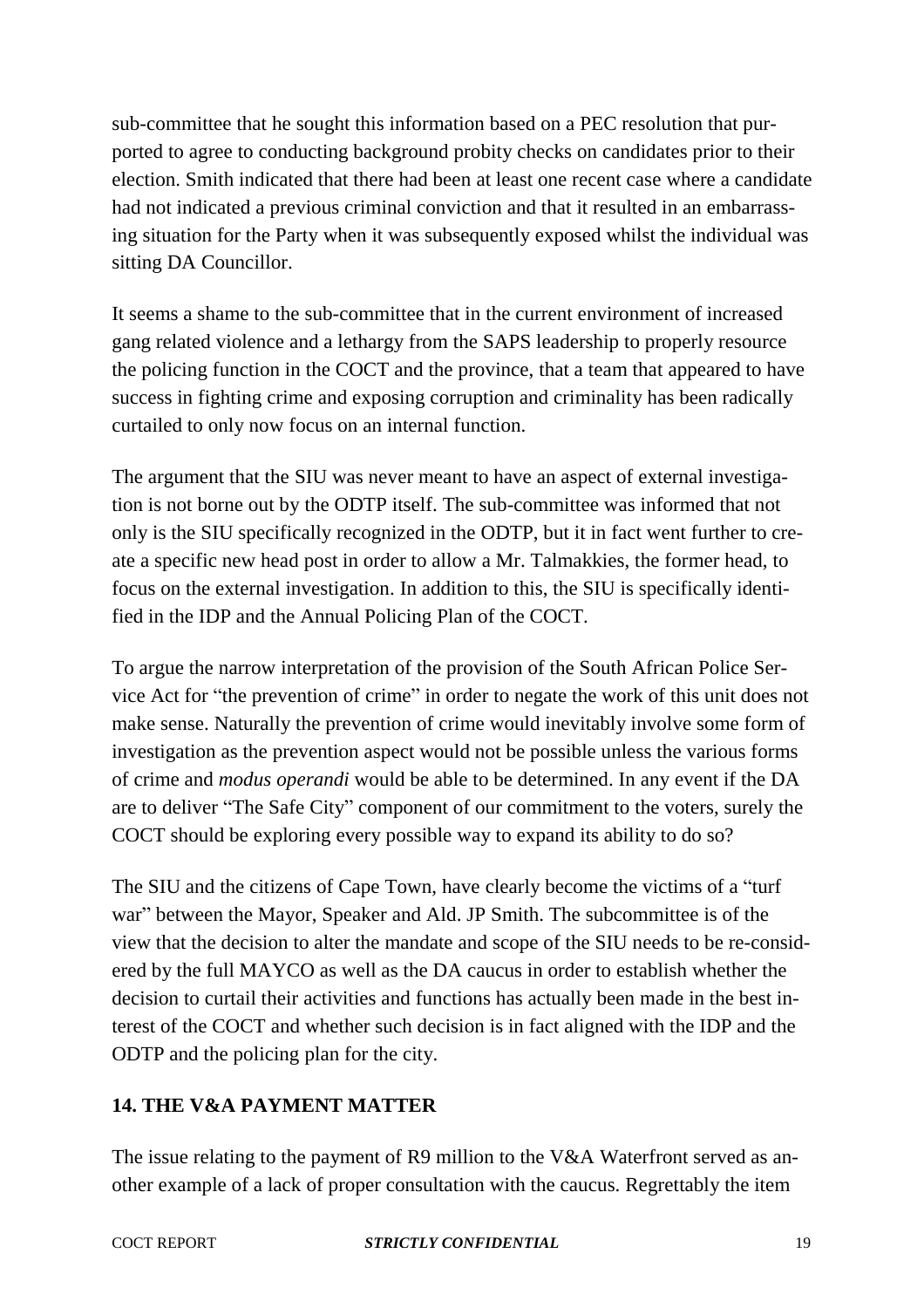served as another "late item". Appreciation of the Mayor's submission setting out why this was urgent aside, it still does not negate the unfortunate fallout within the caucus that has ensued over this item.

The sub-committee is also somewhat wary of the motivation provided of urgency set out in the Mayor's submission, especially as the item was, as the Mayor admits in her submission, referred back. To our knowledge it was not brought back to following council meeting.

It is clear that there were vastly different views and opinions in the caucus about this matter. Concerns around this item were led by the Deputy Mayor, Ald. Ian Neilson. It was Neilson's view that the approach set out in the recommendation to the council to pay over a large sum of money to the V&A was incorrect. He further maintains that not all the information was provided to the caucus in order for them to apply their minds correctly and that once again the caucus was being rushed to make a decision by the Mayor who wanted the matter disposed of.

Councillors indicated that the Section 78(1) report was not included, so they were not in a position to debate its merits. Furthermore, the key study which would examine whether the V&A's demand for a R9m payment was justified, had not been carried out. The Mayor seemed determined to make the payment despite lack of such assessment. She relied on another legal opinion, which had an insufficient brief, in that it only examined whether a payment could be made under the historical contract, but did not examine whether a payment was in fact due.

The subcommittee has heard evidence that the Mayor was particularly aggressive and attacking in this debate. The caucus fortunately held its ground and decided to refer the matter of the payment back for further investigation, a matter that the Deputy Mayor pursued with the relevant officials.

Unfortunately this was only after the conclusion of this extremely acrimonious debate which culminated in an extremely fractious calling of a "division" within the caucus, presided over by the caucus chairperson. The subcommittee was informed that caucus members were made to physically divide into groups that were cast by the chairperson as those "for the Mayor" and those" against the Mayor". This is an extremely disturbing allegation. The sub-committee believes that the caucus chairperson needs to be instructed never to conduct this type of voting in the future as it only escalates tensions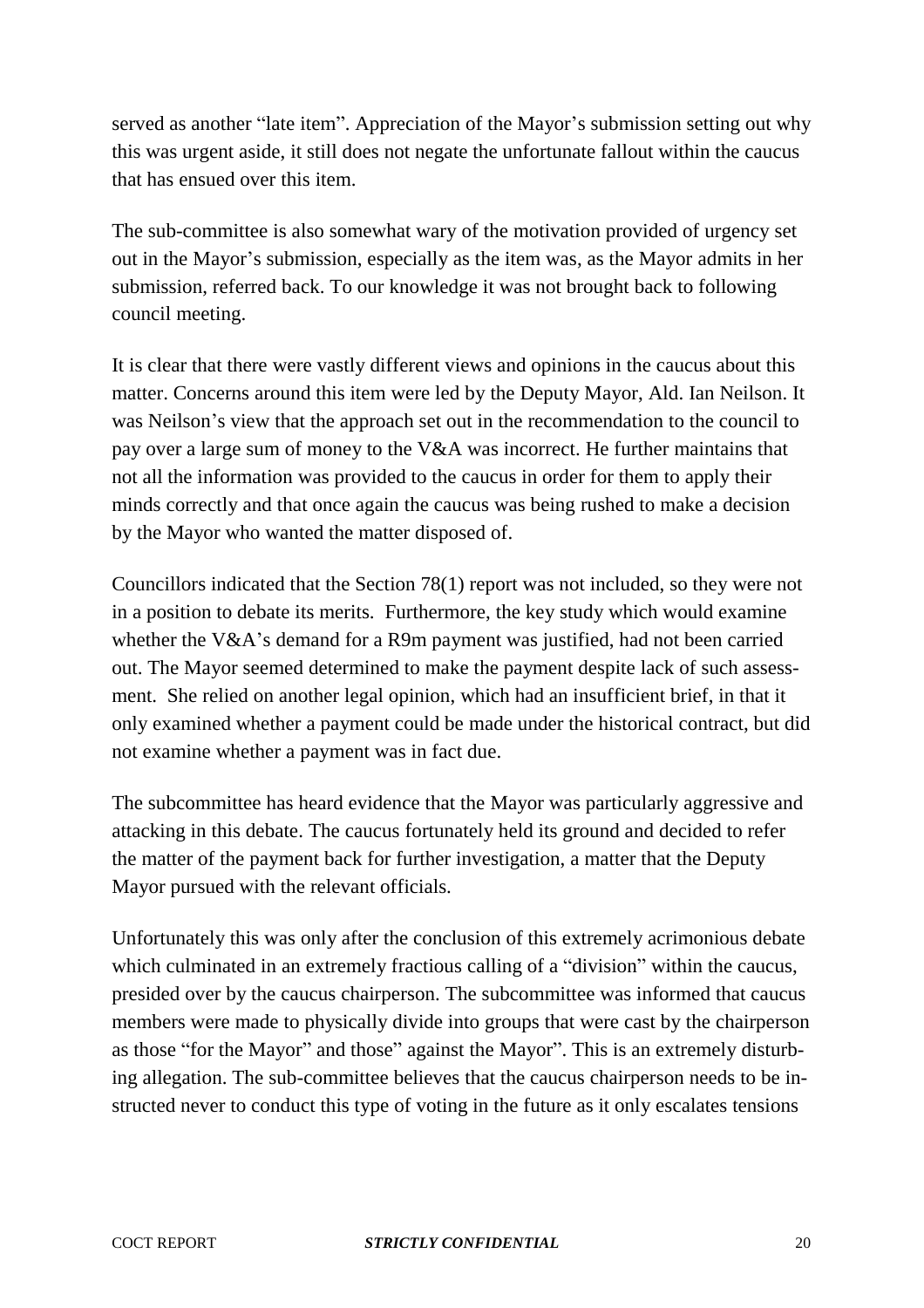and sows further divisions in an already acrimonious environment. It also serves to intimidate members of the caucus from expressing themselves on matters where the focus should be on the issue at hand rather than the personalities involved.

Subsequent reports have indicated that there may in fact be no justification for any payment, and in any case, if there was, it would only be R3m and not R9m. Given that the claim was for only one financial year, and that there would be ongoing claims annually into the future, it was surely essential that the basis for the claims was properly established and that councillors were fully appraised of the circumstances and information in order for them to make an informed decision.

Whilst it is true, as the Mayor asserts in her submission, that the V&A have rejected the R3m assessment, the sub-committee has been informed that it is in fact the Mayor who has decided to go to court to get a declaratory order, not the V&A. There is a fear amongst caucus members that she will give a limited brief to the City's legal team in this case to not fight the case strongly.

# **15. THE EMPLOYMENT OF RELATED PARTIES**

The employment of family members of Councillors, particularly in the 6th floor executive suite environment, was raised as a concern by several of the persons who made submissions to the subcommittee. It is worth noting, however, that some of the appointments of these employees predate the election of the relevant Councillors, it would be wrong to somehow punish them just because family members have subsequently been elected as Councilors. Nevertheless some appointments made after the election of public office bearers have been a cause for concern. One of the key examples offered was the employment of Mr Benjamin Roussouw in the office of the Chief whip. Mr Roussouw is the son of one of the Councillors.

There appears to be a large amount of related party employment practices undertaken. This is an extremely unhealthy situation as it has the potential to expose the party to charges of nepotism and cadre deployment, something were extremely critical of the ANC for. Additionally it poses risks for conflicts of interest that may arise within the workplace. It is a practice that should be the glaring exception rather than the norm.

The sub-committee notes that Mayor in her submission states that staff members within the city are annually "required to declare whether they have any family members who work within the organization" and that "political appointees are not exempt from this process" The sub-committee believes that this information will be essential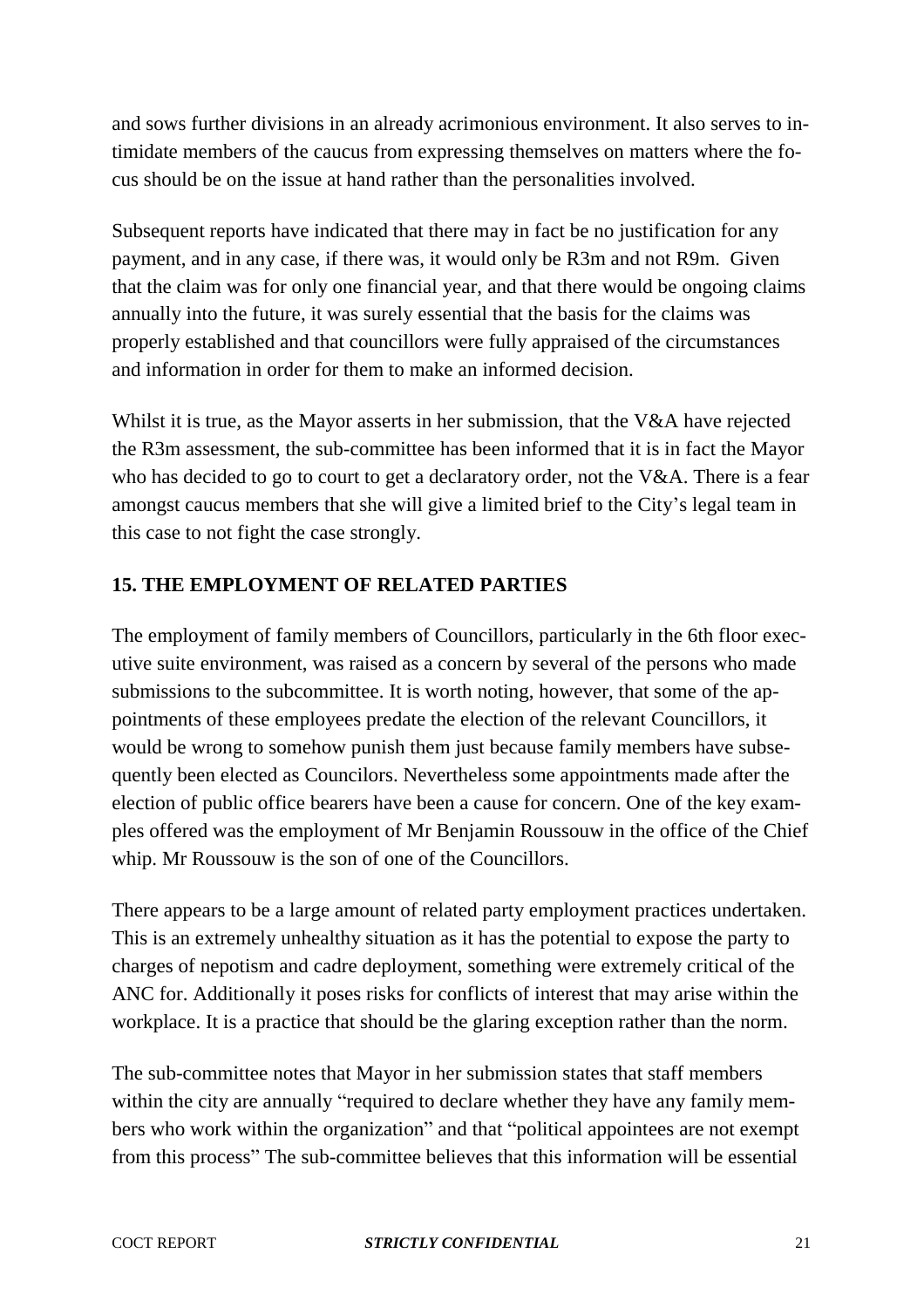to assess the nature and scale of this practice within the council. To this end we recommend that a full schedule of this information is provided to the FEDEX, indicating these declarations and including what recruitment processes were followed in each instance and whether the employees met the stipulated criteria for such appointments.

The inappropriateness of related party employment practices is recognized in the policy relating to politicians who are family members not being able to serve in the same caucuses. As we move increasingly into the realm of governments the sub-committee recommends that a party policy is developed on this matter that would clearly specify the terms under which such appointments can be made and criteria that should be followed prior to these appointments to specifically to prevent nepotism, favoritism and undue influence.

# **16. ALDERMAN JP SMITH**

It has become clear that the divisions within the caucus are centered around two main personalities, the one being Ald. JP Smith and the other the Mayor. It is abundantly clear to the sub-committee that the relationship between these two individuals within the caucus has broken down irretrievably and it is unlikely that it can be repaired.

Ald. JP Smith is a long standing Councillor having served for around 17 years. Smith was instrumental in the turnaround of the DA fortunes and has become synonymous with crime fighting and has been at the forefront of the reduction of crime, grime and nuisances in the city. Policing and safety and security have clearly been Smith's passion and driving force within the city for his time as a Councillor. His zealotry towards his portfolio is recognized by his detractors and supporters alike. This has led to him becoming virtually indistinguishable from this portfolio.

To cast Smith as an innocent bystander to the conflicts in the city would be a mistake. His direct style and the intensity with which he makes his points and drives issues both internally and externally are a source of frustration for some of his caucus colleagues and it appears particularly the Mayor, Speaker and caucus chairperson. Even ardent supporters of Smith, under examination from the sub-committee, conceded that this is the case and that even though they may agree with a position he has taken that "sometimes JP goes too far" when dealing with matters which exercise him.

The sub-committee is also of the view that while Smith has done excellent work in the safety and security portfolio, he has perhaps occupied this same portfolio for too long and started to become "bigger than the job". The sub-committee believes that for both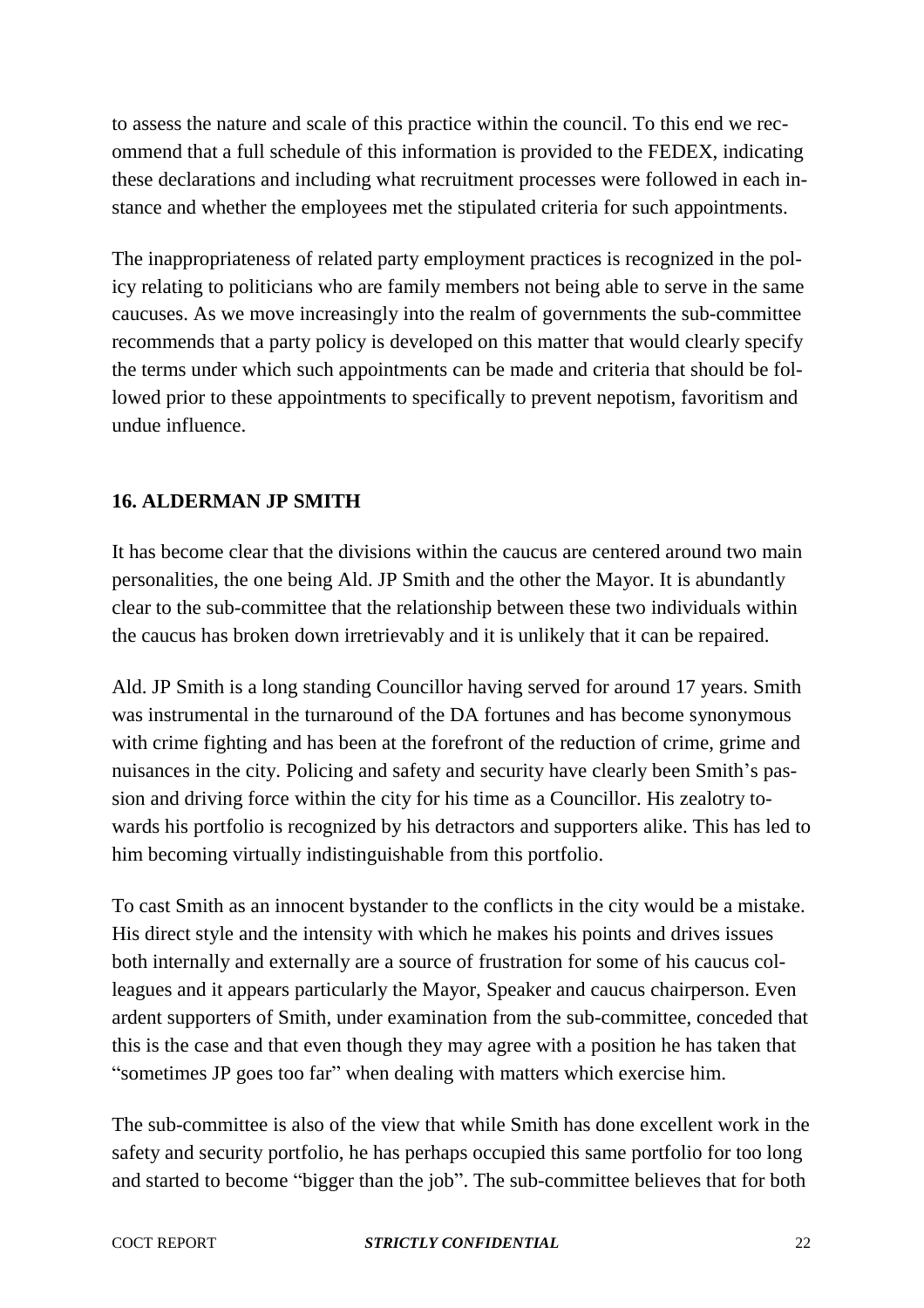Smiths personal growth and that of the portfolio, the time may have come for a new challenge or opportunity.

The existence of the Facebook page "Hands off Alderman JP Smith" is source of much unhappiness within the caucus as it regularly attacks caucus leadership figures including the Mayor. Smith denies any knowledge of who is behind this page and who drives its content, but it is very clear from an examination of the content that this page is curated by persons with intimate and up to date knowledge of various city and caucus issues.

The Mayor indicates that she has on several occasions lodged complaints with both the FLC as well as with the Speaker, The Mayor alleges that these are never dealt with and that Smith feels that he is protected, particularly after the decisions of the Fedex to overturn her attempt to make him an area-based MAYCO member.

The sub-committee recommends that any outstanding complaints lodged with the FLC are processed and finalized expeditiously as it is unfair for both the Mayor as well as for Smith to have these allegations/charges hanging over his head without resolution. If a disciplinary process is required arising from the complaints lodged by the Mayor, then this must follow due process.

The sub-committee further urges the Speaker of the council to conclude any outstanding investigations arising from complaints lodged against Smith.

The sub-committee would also like to recommend that the party consider approaching Smith to consider the option of a strategic swap either to the National Assembly caucus or the provincial legislature caucus. This will then remove him from the antagonism and conflict that has characterized the caucus. If this is not an option then the sub-committee recommends that Fedex further consider moving Smith to a different portfolio within the Mayco to enable him to embark on a new challenge.

# **17. MAYOR PATRICIA DE LILLE**

The Mayor is tasked with the leadership of the caucus of the city of Cape Town. This is an extremely important role and requires a balancing of skills and abilities in order to ensure the success not only of the city, but of the party she leads in the municipality.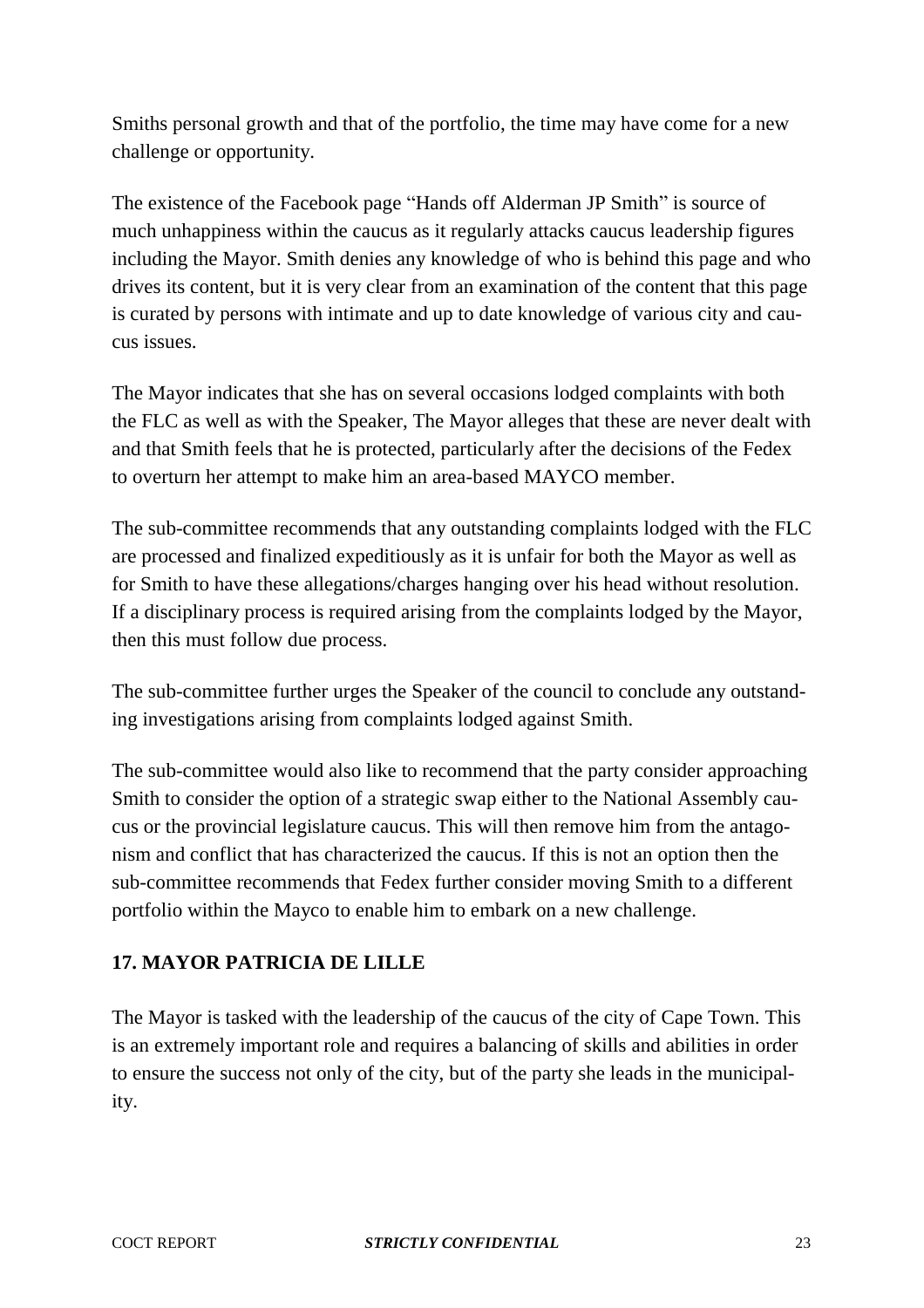It became clear that whilst the Mayor is extremely hard working and dedicated to the city, her leadership style since the last election has become extremely problematic for the successful functioning of both the administration and her caucus.

The Mayors response to the submissions put to her reflect an irritation and impatience with the concerns that have ben expressed therein. Instead of attempting to process these and, through examination thereof, understand why there are such deep divisions an unhappy members in her caucus, she chooses to simply dismiss or deny them.

It would appear that since the electoral success of the last DA campaign, that the Mayor believes that she, rather than the DA is the driving force behind the success. This phenomenon is reflected perfectly in one of her outbursts in the caucus. Obviously unhappy and frustrated that Ald. JP Smith had successfully been elected as the deputy leader of the COCT caucus in legitimate and fair caucus election. She berated the caucus indicating that she refused to work with Smith in the leadership team, furthermore she went on to indicate that none of the Councillors would have been there if it wasn't for her "brand" and the work of Shaun August and Brett Herron.

This is was a remarkably unfair and unacceptable comment to make before a caucus. No matter their frustrations, leaders are expected to rise above petty differences and accept the outcome of legitimate electoral processes within the party. For the Mayor to indicate that she would not work with a person that she does not like sowed even further division in an already fractured caucus. This is a remarkably poor show of leadership.

Furthermore to make a statement like that negates and discredits the incredibly hard work of every DA leader, candidate, volunteer and activist who worked so incredibly hard in the Cape Town campaign. The subcommittee can only imagine how this has made members of the caucus who worked hard feel, it is therefore little wonder that this outburst has had such significant fallout within the caucus and led to further division

The same approach is evident in her approach to the work of the subcommittee. The subcommittee notes with extreme disappointment the completely adversarial approach adopted by the Mayor to its work. Since the inception of its work the subcommittee has been met with hostility, lack of cooperation and demands for the submissions of other members. The motives of the subcommittee have been called into question and serious aspersions and accusations, including unfounded allegations of leaking to the media have been cast on the subcommittee.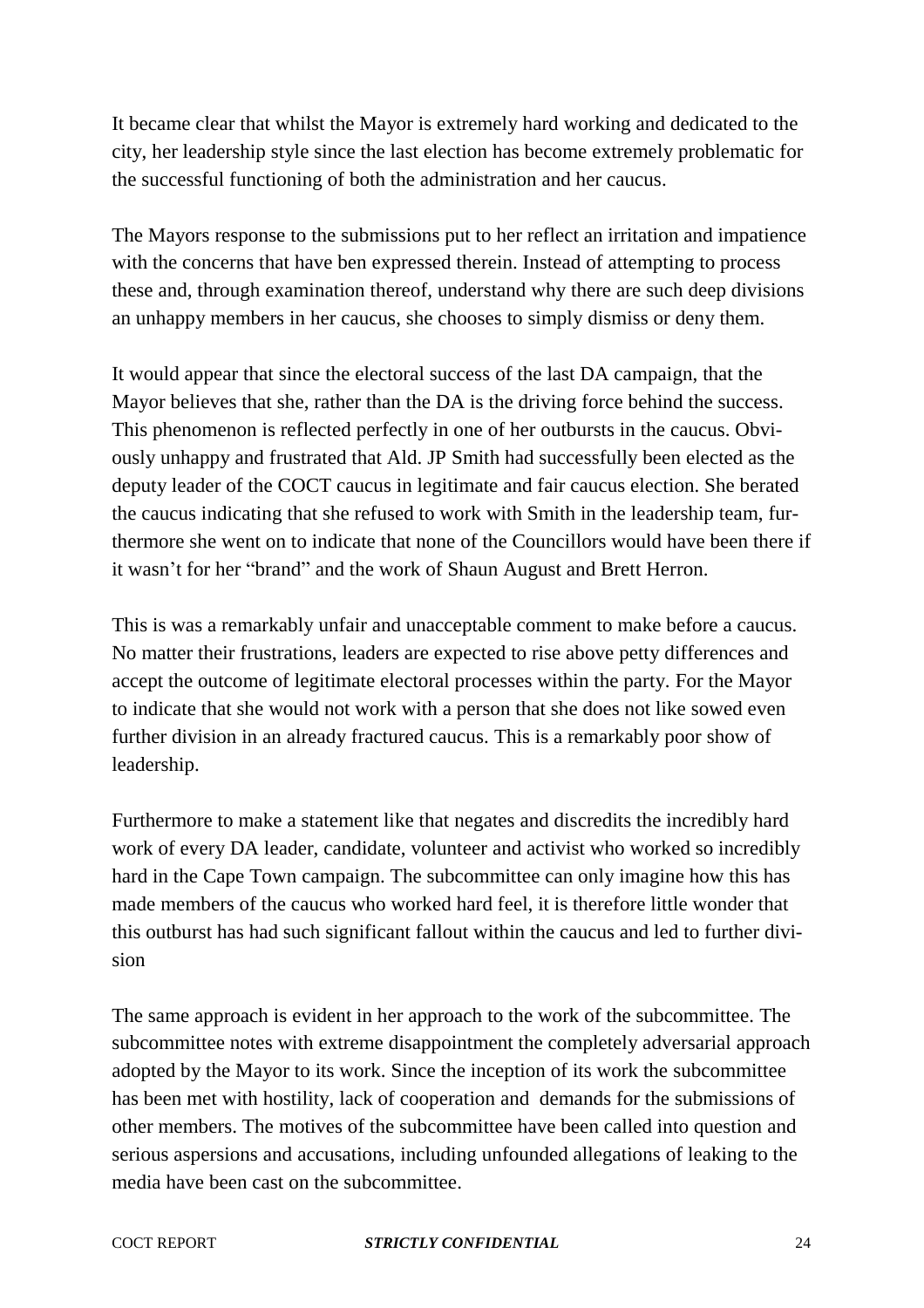In addition, instead of engaging with the subcommittee (made up of her own Fedex peers) in a collegial and professional manner the Mayor chose instead to lawyer up. The subcommittee has been treated to a barrage of lawyers letters which have been most unpleasant and unhelpful in what was essentially an internal process to establish areas of concern. This is not the behavior of a leader who genuinely wants to get to the heart of the conflicts in the arena where she leads and attempt to establish how to resolve these. Instead the impression is distinctly drawn that the Mayor seeks copies of the submissions in order to effect retribution against those who have chosen to share their concerns with the subcommittee.

The subcommittee is most disappointed that the Mayor chose not to appear before it and that she has adopted such an adversarial approach. It would have been extremely helpful to the work of the subcommittee if the Mayor had participated fully in a collegial manner and interacted with the subcommittee.

It would have been an important engagement as it could have served as an opportunity to fully unpack the Mayors concerns and frustrations as well as engage her, as the leader of the COCT caucus, on her assessment of the problems in her own caucus and her vision to improve the situation. Instead the subcommittee is left with the distinct impression that the Mayor clearly has something to hide.

Unfortunately the submission by the Mayor also demonstrates a remarkable lack of concern for the view and opinions of those who have expressed their feelings and frustrations. Despite the fact that Caucus members have complained about the Mayors adversarial approach in caucus meetings. As well as her routine belittling and humiliation of her council colleagues, she dismisses this by essentially saying that they should toughen up and be more alive to the "rough and tumble of the arena that they perform in". Whilst it is undoubtably so that politics is a tough arena, the one place where public representatives should feel free to express themselves without fear of retribution or attack, should be their caucus meeting. The one person they should count on to have their backs and protect them should be their caucus leader.

The sidelining by the Mayor of her own caucus member, Cllr. Quintas in the hugely difficult Imizamo Yethu matter is also a cause for concern. The subcommittee has noted the Mayors reasons for requesting Cllr Quintas to recuse himself from a stakeholder meeting. However it should not happen that a member of the Mayors own party caucus should have been treated in this way. Quintas is the democratically elected ward councillor for the ward concerned and the Mayor should not have bowed to the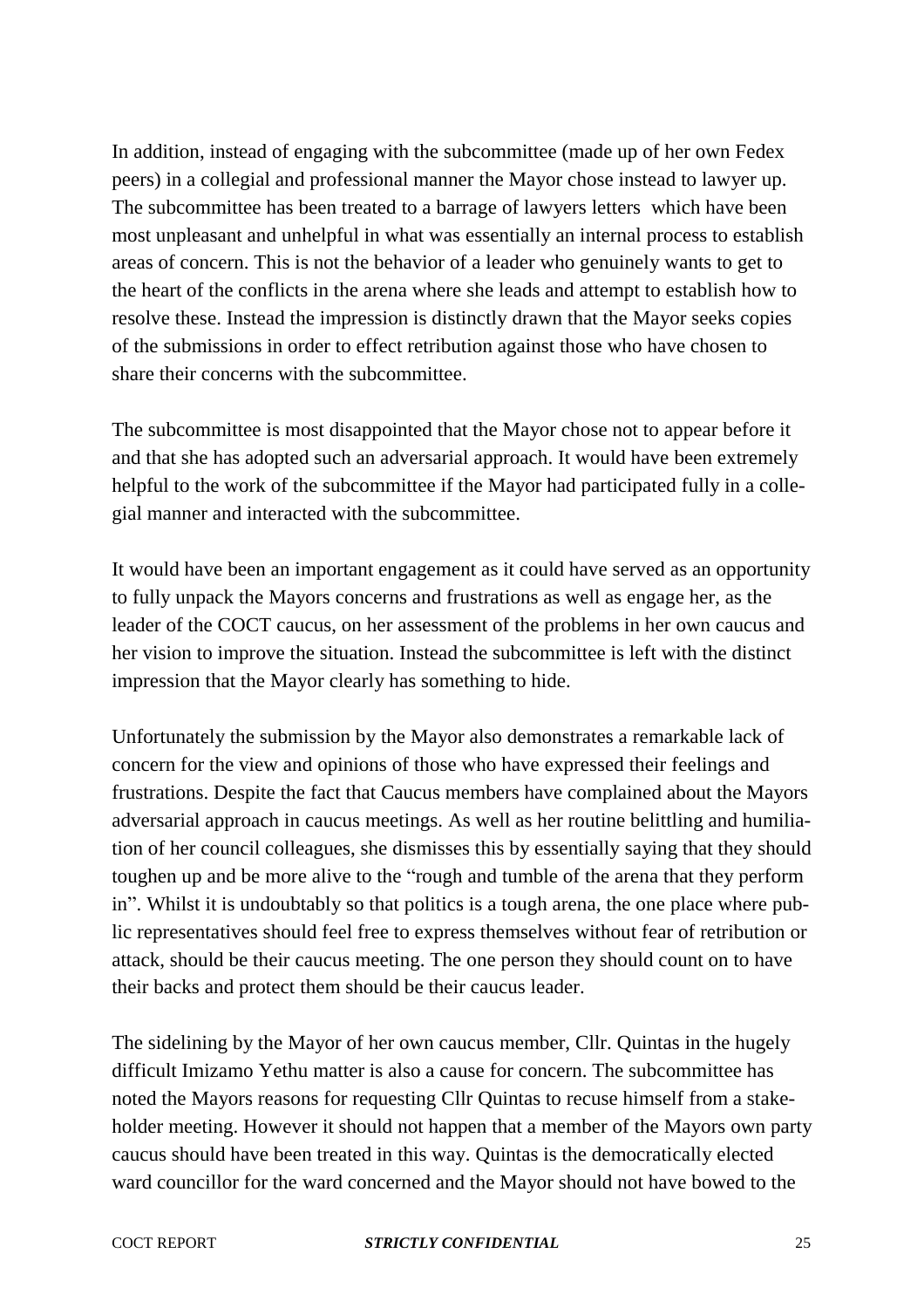wishes of the ANC aligned members to exclude him from such an important engagement, that included his own leader, on the council.

This is also not the way in which a leader engenders trust, team building and a cohesive working environment. The reality is that the Mayor appears to take any dissenting view as personal attack on herself and her leadership and she responds accordingly. This adversarial and bullying approach to those in her caucus who do not share her view on matters has stifled and shut down debate in her own caucus. Councillors do not feel that they can speak up on matters or offer a differing opinion for fear of a verbal tirade. Many Councillors just feel it is simply not worth their while to raise their point of view and that it is just safer to keep their heads down. This stifling of debate is not a healthy situation and will have longer term consequences for the city unless it is addressed urgently.

It also became clear that the Mayors confrontational and adversarial style also extends to officials. Councillors and members of staff have described how officials are shouted at in front of other councillors and officials. They are told that they are incompetent, not up to the job and that they are lying to the Mayor. This is not conducive to the creation of a cohesive and professional working environment. The Mayor in her submission attempts to wave this away as a HR function, however the tone really is set from the top and the Mayors behaviour and style can set the tone for the entire organization. The COCT undoubtably runs the real and genuine risk of losing more experienced and professional staff should this climate of fear and reprisal continue.

It is also clear that the Mayor does not recognize the fact that she is in reality a DA Mayor, heading a DA administration. As a result of such she is accountable to the Democratic Alliance party structures for what happens in the city administration. This accountability is especially important as South Africa does not have directly elected mayors, Mayors are elected on a party ticket, after a party selection process. For the Mayor to somehow divorce her role or administration beyond the reaches of the Federal structures or the responsibility to her party caucus is not acceptable. To cast this type of oversight as "Luthuli House style" management is not only wrong but detrimental to the smooth operation of both the caucus and the party. The COCT represents a large part of the DA brand nationally and any threat to this brand must be dealt with by the party. The brand focus should also be on "Brand DA" and not on "Brand De Lille". This brand displacement approach is evidenced by recent public utterances by the Mayor that she is being dealt with because of her project of transformation. This cannot be the case because such transformation programmes form part of the DA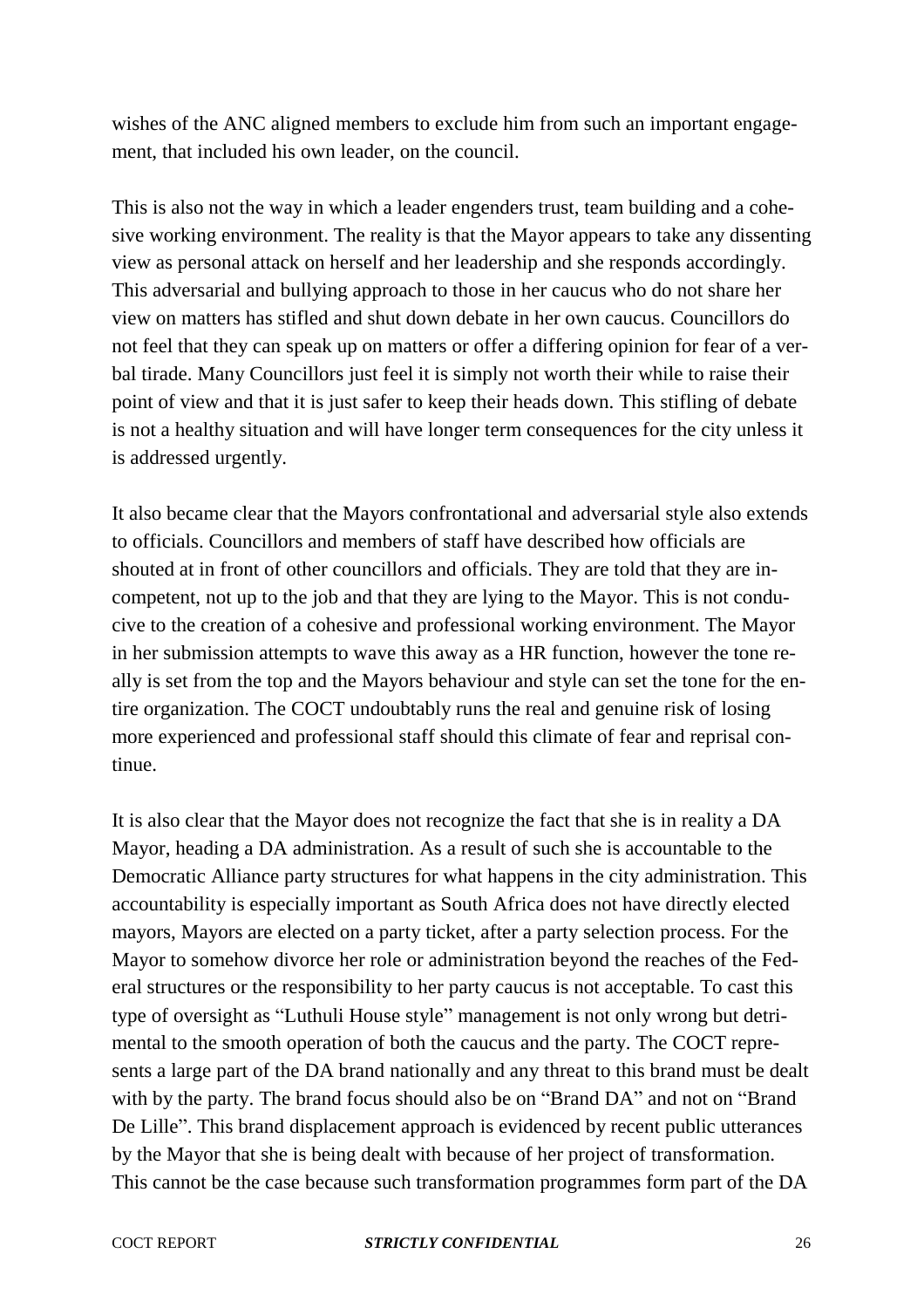manifesto and program of action and are the responsibility of every DA caucus member regardless of who is in the Mayors seat.

The spectacular and very public, falling out with her most senior official in her office, Mr. Craig Kesson and the suspension of the most senior black female employee in the city, Lindiwe Ndaba, is further proof that all is not well in the city administration. This has dominated the media space for the past few weeks and and unless urgent intervention is undertaken the unravelling of the COCT administration will continue causing further harm to the City and the reputation of the DA in government.

#### **18. MR JOSH JORDAAN**

The Fedex brief required the subcommittee to probe the matter relating to Mr. Josh Jordaan. A submission was made to Mayor and her response is that Mr. Jordaan is not a political employee but was appointed to a position in the Strategic Policy Unit. As he is no longer a member of the Democratic Alliance he is beyond the reach of the party disciplinary process. However Jordaan was heavily implicated in a series of leaks to the media about internal party matters. It is worth noting that the incidence of leaks from within the city on the recent tensions has continued unabated. The subcommittee is unsure about what recommendations can be made in this regard, suffice to say that more carefully oversight should be exercised over how political appointments are made and perhaps Fedex should apply its mind to some form of oversight mechanism, probably through the governance unit reporting, in this regard.

## **19. ADDITIONAL MATTERS**

## **19.1 Allegations**

A number of matters arose in the Cours of the subcommittees work of traversing the various tensions and matters within the caucus that were a cause for some alarm. Chief amongst these were the allegations relating to the procurement of MyCiti busses, the advertising contract for the MyCiti bus stations and of course the Foreshore Freeway Precinct allegations. The subcommittee received information and testimony relating to all these matters. It is noted however that the COCT council has made several resolutions on this and an independent investigation is underway into these matters. The subcommittee will therefore withhold opinions and recommendations on these matters at this stage. Suffice to say that the revelations have been extremely damaging to the image of the COCT and appear to have imperiled our reputation as a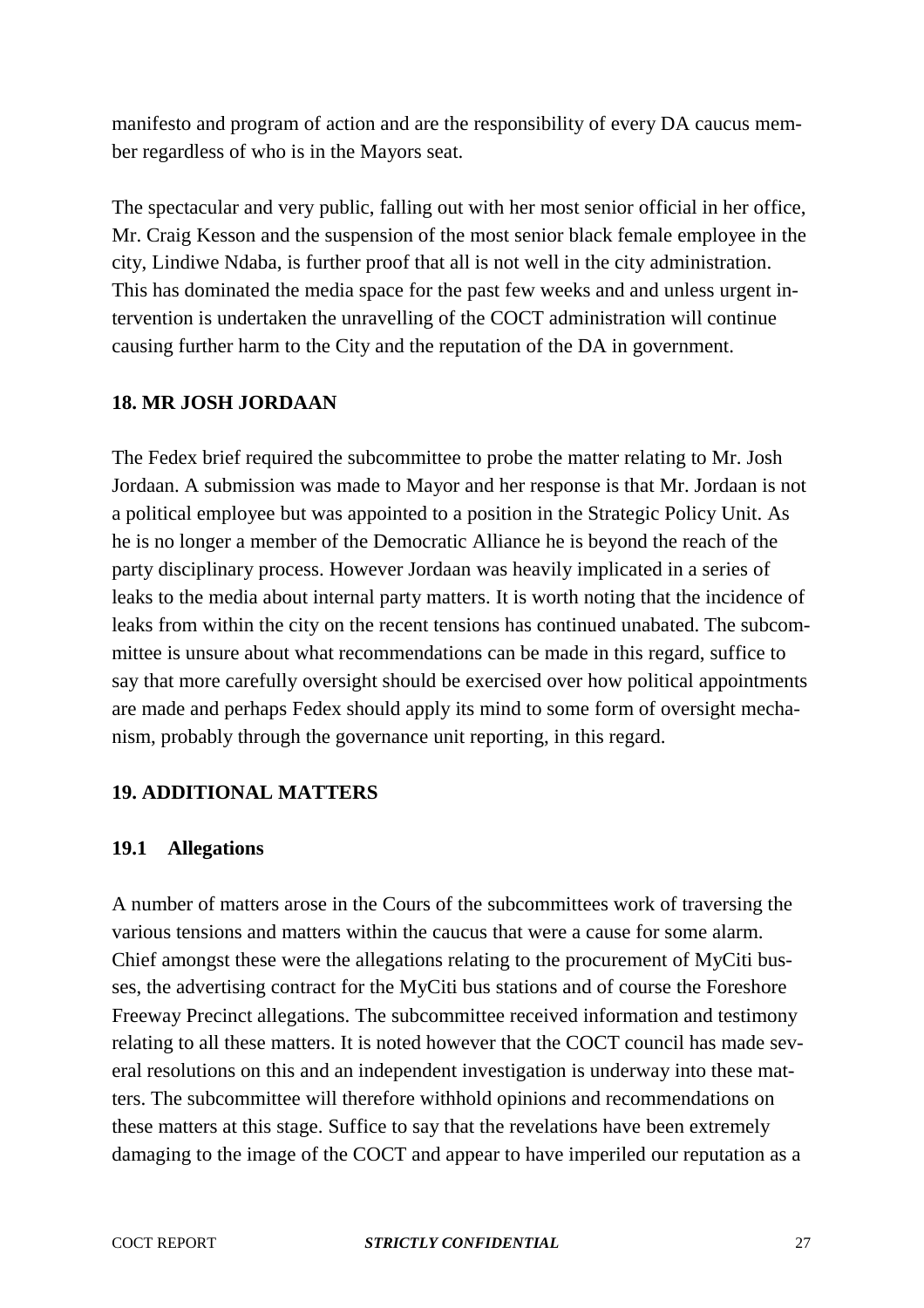clean transparent administration and could also potentially place the COCT audit status at significant risk.

# **19.2 Signage policy**

The subcommittee is extremely concerned about the development and amendment of a new signage policy for the COCT and in particular the outdoor advertising policy. It would appear that experienced and qualified officials who have been part of the development and transformation of the outdoor advertising regulations have been sidelined. The subcommittee is particularly concerned about the unhealthy interference in this process by the CEO of one of the outdoor advertising companies, Mr. Brent Dyssel, who appears to have unfettered access to senior Councillors and officials in the city. Mr. Dyssel regularly send emails to officials and councillors in which he intimates that he has had personal interactions with the Mayor and city leadership relating to his own signage predicament (an illegal sign in Long Street) and he is attempting to have the bylaws tailor-made to ensure his own interest are served. The subcommittee recommends that the new signage and outdoor advertising policy be properly scrutinized by the full MAYCO and caucus, as well as the relevant committee of the council before it is proceeded with.

## **19.3 Water devices**

The subcommittee was appraised of numerous problems being experienced with the provisions of water management devices. Councillors have experienced exceptionally high volumes of complaints arising from them. As a result of these failures the company providing these devices has been precluded from re-tendering for this contract. It has been alleged that significant pressure is being placed on the city to remind this decision. The subcommittee received the allegation that Mrs. Sarah Paulse, the Mayors sister, was working or acting for the company. This allegation was put to the Mayor but she has denied that this is the case. The subcommittee recommends that further investigation into this matter is conducted by an appropriate body.

## **19.4 Unwarranted interference in appointment process of City Manager**

The Mayor in her response deals with the matter of the allegation raised that she had instructed a member of the interview panel to score her preferred City Manager candidate highest in order to ensure that he was selected. The subcommittee is in possession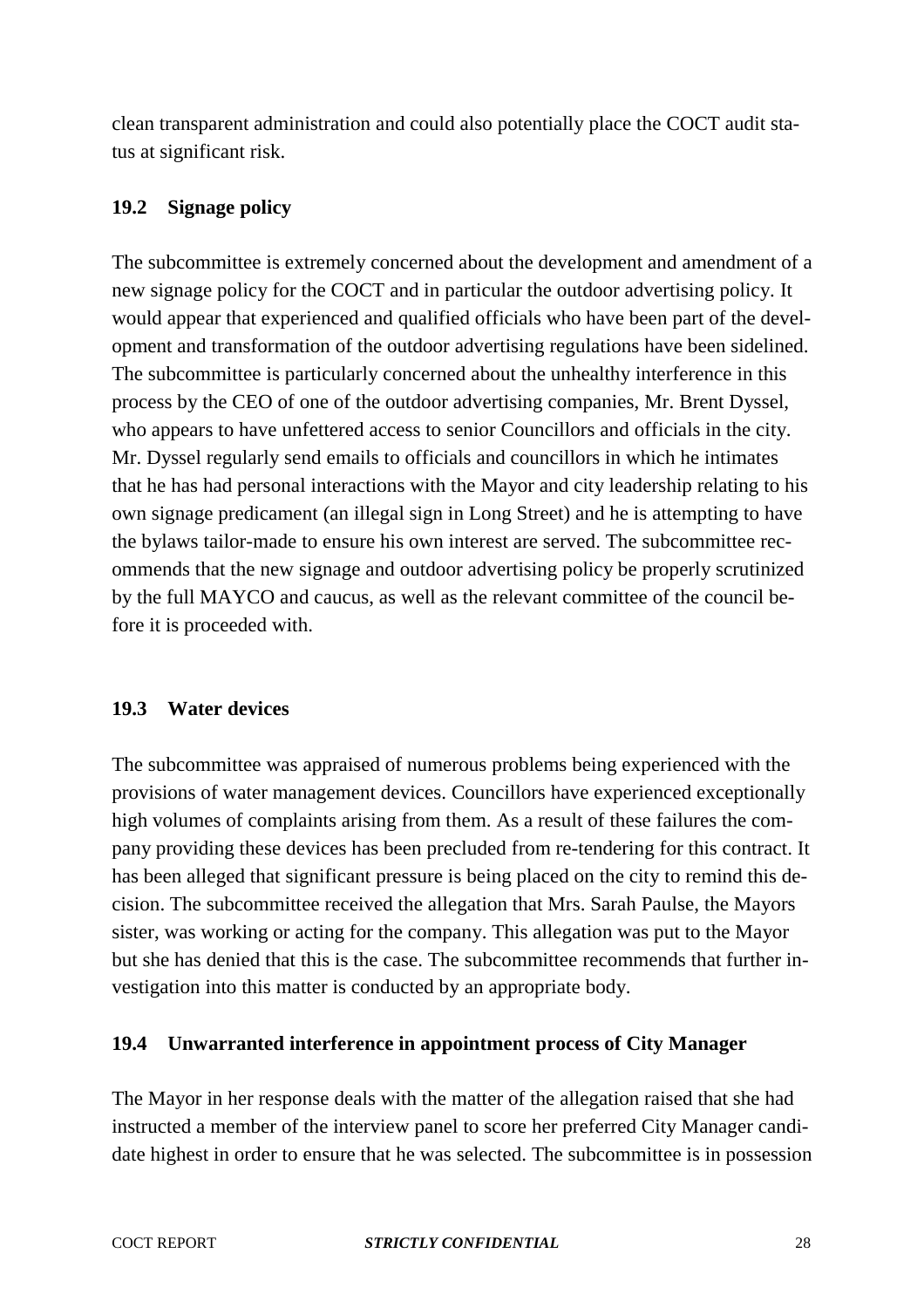of a copy of the electronic message which was sent to one of the interview panel members on the 28 September which reads as follows:

# *"I want to keep Achmat so score him highest. Thanks"*

This message was sent from the Mayors cellular number and is a clear reference to the interview of Mr. Achmat Ebrahim for the position of City Manager of the COCT.

The Mayor indicates in her submission that Ebrahim was "in fact the candidate who achieved the highest scores" it is little wonder that he was able to obtain the highest scores when it was clear that an instruction to score him the highest was being circulated by the Mayor.

This is a most irregular and cynical manipulation of the interview processes and flies in the face of accountable government. If decisions around appointments such as this are open to such blatant instruction by the Mayor the subcommittee can only wonder how many other employment interview processes are similarly manipulated by individuals being instructed on how to score candidates.

Given this manipulation, the Mayors statement that "the fact that the present incumbent achieved the best score of all the candidates is proof that he was the most qualified person to fill the position" rings somewhat hollow. The Mayor had clearly decided before the interview process even began who she was going to employ in this position.

# **19.5 Improper use of council resources for internal campaigning**

The subcommittee was provided with a schedule of SMS messages that were sent out using the councils internal sms notification system. This system is often used ot notify consumers about relevant council information. It would appear from this schedule that on the 15 September 2017 Councillor Gregchan Barnardo used this system to send out a bulk SMS for the purposes of his internal DA campaign to be elected as an additional member. The SMS sent out on the council system reads as follows:

# *"Dear Democrats please VOTE Greg Barnardo for additional member nr.1. Your vote will make history tomorrow #FitForPurpose #BetterTogether #AsijikiTu"*

This is clearly a wholly inappropriate use of council resources for party political campaigning. The subcommittee recommends that the matter is referred to the Speaker of